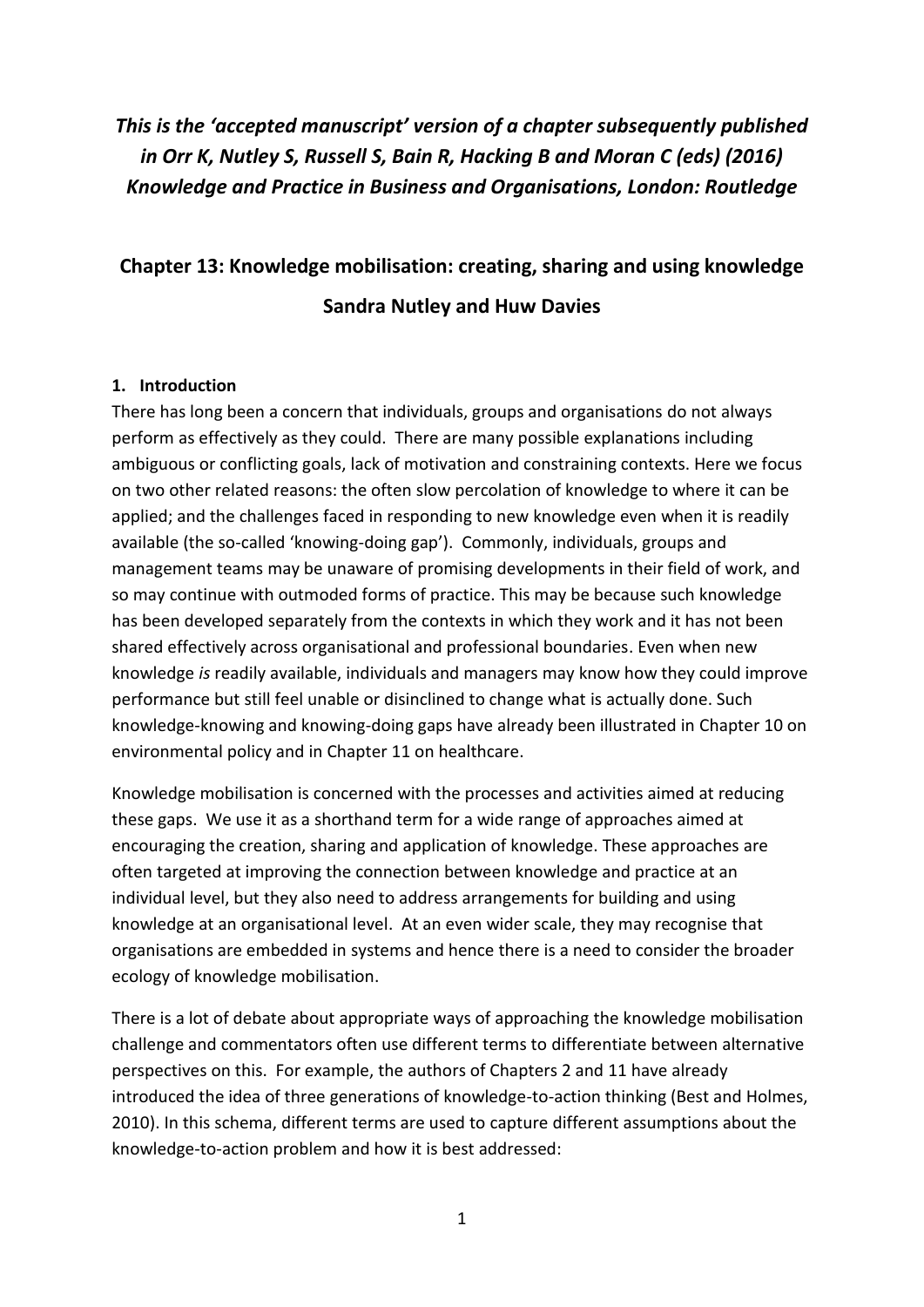- *Knowledge transfer* here knowledge is seen as generalizable across contexts and the task is to improve ways of packaging and pushing this knowledge across organisational and community boundaries.
- *Knowledge exchange or interaction* here knowledge is viewed as context-linked and the process of knowing is envisaged as a social process. The task is to develop effective interpersonal and social relationships which enable people to learn from one another, recognising that knowledge will be adapted in the process of being adopted.
- *Knowledge integration or intermediation*  here knowledge is tightly woven with local priorities, structures, cultures and contexts. The task is to understand the deeply embedded nature of knowledge and work collaboratively with groups, organisations and sectors to develop effective adaptive systems.

It is important to recognise such differences in approach. As was discussed in Chapter 2, how we think about the nature of knowledge shapes our understanding of the knowledge in (or into) practice problem and the strategies we use to improve knowledge-practice connections. Much of what is written about knowledge mobilisation assumes that it is possible and productive to analyse 'knowledge' and 'practice' as somewhat separate concepts. Hence the assumptions underpinning the content of much of this chapter are not in line with a practice theory (discussed in Chapter 3) where 'doing and knowing are one and the same' (Gherardi 2006: xii). We do, however, reflect on this at various points in the chapter and these ideas that are developed further in Chapter 14 (on the co-production of knowledge and practice).

A lot of the literature exploring knowledge mobilisation is concerned with the underuse of a particular form and source of knowledge: research-based knowledge (and this is the focus of the discussions in Chapters 10 and 11 on environmental policy and healthcare respectively). However, other chapters in the book remind us that individuals and work organisations are concerned with ways of sharing insights from other ways of knowing. Chapter 7 on craft work discusses the process of developing individual expertise through learning from the self-experience and the experience of colleagues. Here the process of learning involves ongoing situated interaction with experts and materials. Chapter 8 considers how individuals and groups from arts and commercial backgrounds, who privilege different ways of knowing (aesthetic, analytic, commercial), share and use knowledge as part of the creative development process in an advertising agency.

The aims of this chapter then, are to provide an overview of different ways of viewing the knowledge mobilisation challenge, and so explore the implications for developing strategies and actions to improve 'knowledge in use'. We start by outlining the view through five conceptual lenses, lenses that themselves draw from different fields of study and synthesise across various social science disciplines. The five lenses chosen are: individual learning; organisational learning; knowledge management; diffusion of innovations; and the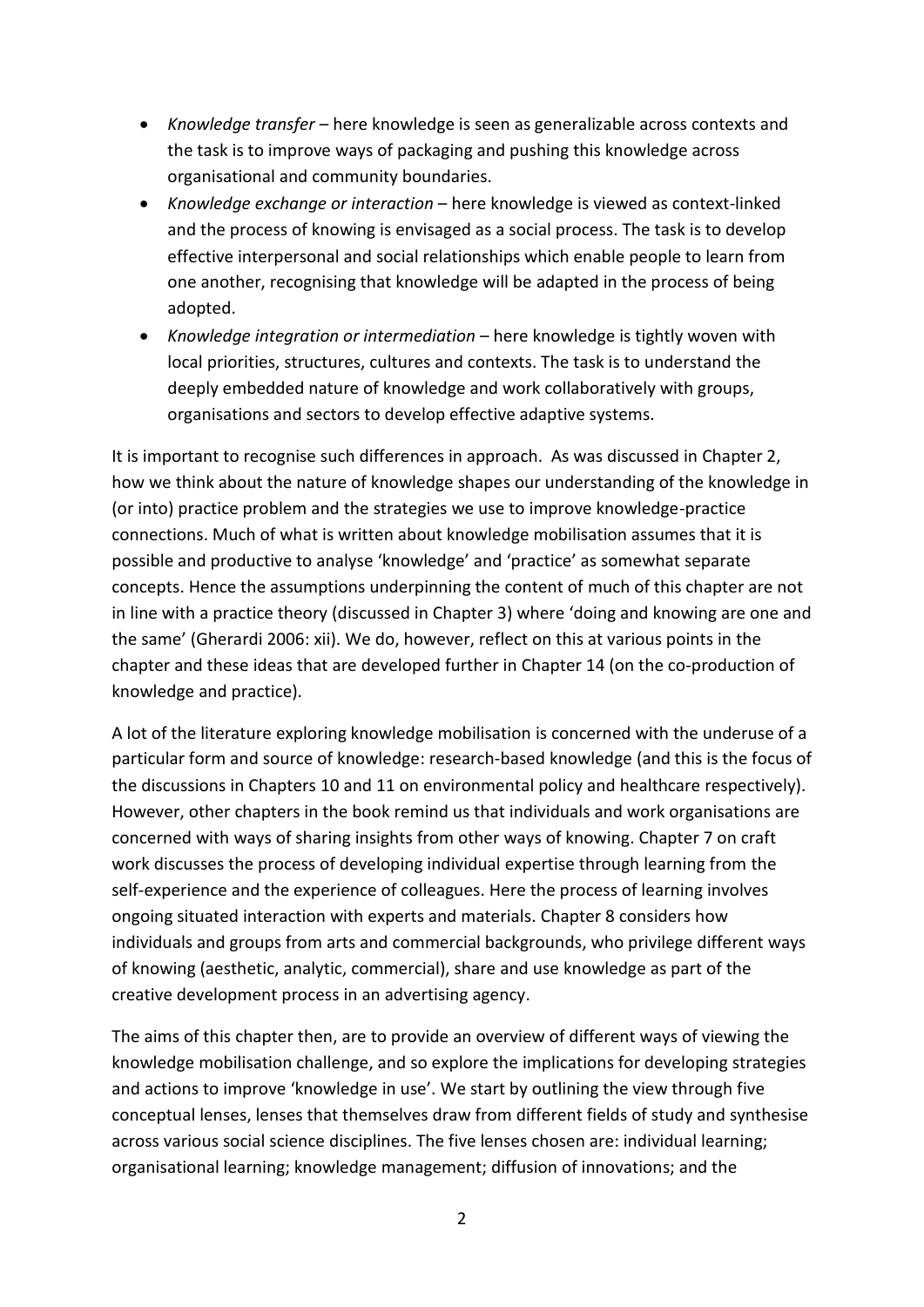literature on the mobilisation of research-based knowledge. Following the review from each of these perspectives, we discuss the implications of the issues highlighted for developing strategies and actions to improve knowledge mobilisation. Throughout we draw on insights from previous chapters to illustrate many of the points considered. We conclude with some reflections on the perspectives and principles discussed in the chapter and their implications for further work in this area.

# **2. The view through five conceptual lenses**

The academic literature that considers the creation, sharing and use of knowledge is widely dispersed across a range of disciplines, including philosophy, psychology, sociology, information science, organisational studies and political science. There are at least five established ways of viewing this issue. Within psychology, neuroscience and educational research, attention has mostly been paid to the process by which individuals gain new knowledge and expertise: *individual learning*. Within organisational studies, the focus has been on the process of *organisational learning*, which can be broadly defined as the way organisations build and organise knowledge and routines, and use the broad skills of their workforce to improve organisational performance (Dodgson 1993). Remaining at an organisational level, a somewhat separate stream of literature, which has its roots in information science, uses the lens of *knowledge management* to capture the process of creating, sharing and using knowledge to enhance learning and performance in organisations (Scarborough et al 1999). At a wider system level, there is a body of literature concerned with the *diffusion of innovations*, which seeks to understand the spread of ideas, technologies and practices across individuals and organisations within a sector or society. Finally, there is a growing body of work on the *mobilisation of research-based knowledge*. Although this draws on the previous four bodies of literature, we discuss it below as a fifth conceptual lens or field of enquiry. None of these five fields of enquiry offers a single, united view of the process of creating, sharing and using knowledge. Each lens acts more like a broad viewfinder than a narrow focal point, and there are multiple perspectives even within each of the five fields of enquiry.

We have elsewhere sought to distil the insights offered by these five bodies of literature, particularly in terms of how they can inform the design of strategies to promote research use (Nutley et al 2002; 2004; 2007; Davies et al 2015). In addition, there are many helpful overviews and reviews of each of the fields (see suggested further reading at the end of the chapter). In this section, our aim is not to provide a general summary of the insights afforded by each field; instead, we focus on two main questions:

- 1. How is knowledge conceptualised in each of these fields?
- 2. How has the process of knowledge creation, sharing and use been modelled?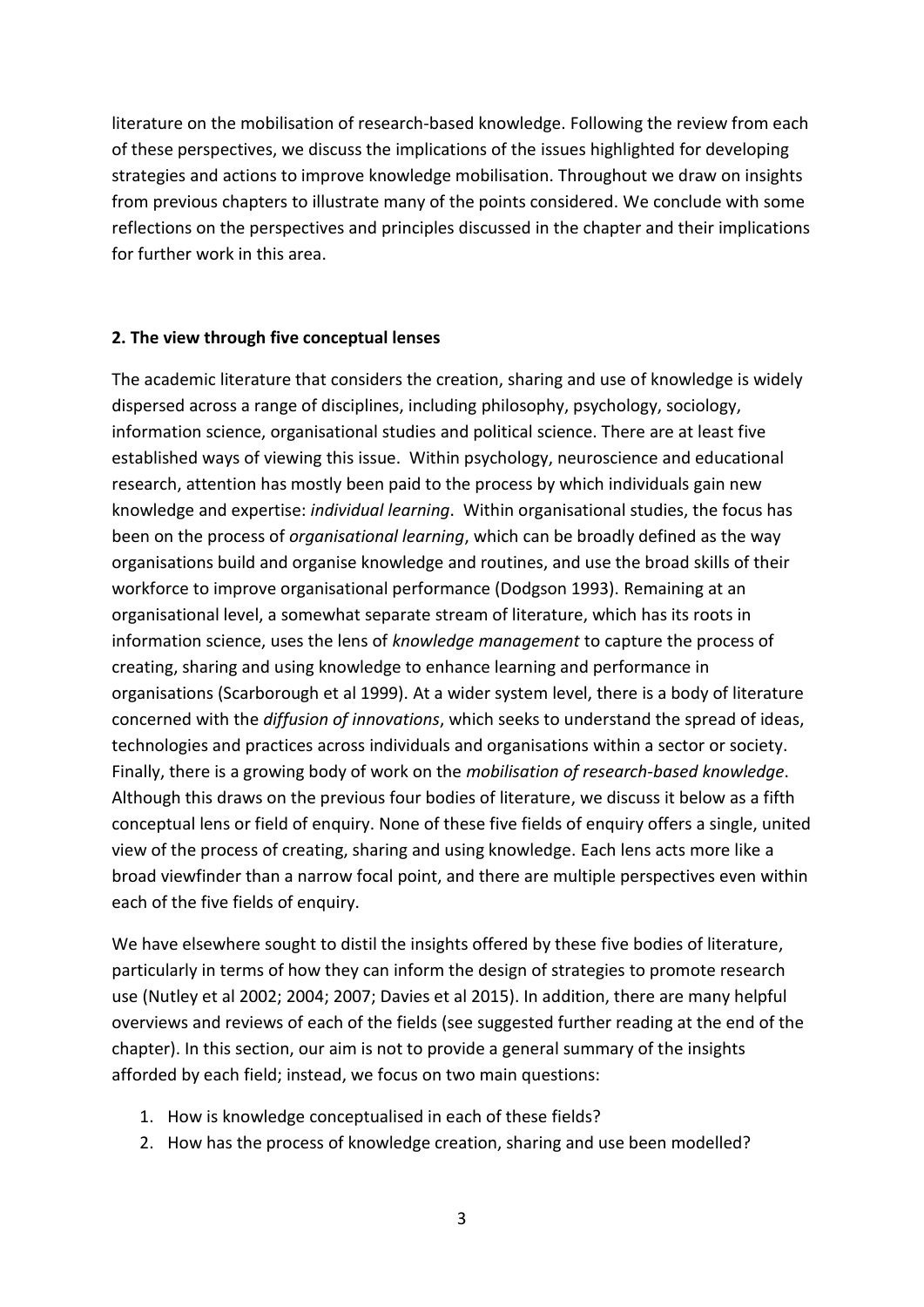Following observations in response to these two questions for each of the five lenses, we then devote a section to discussing the implications of such variations in perspective for improving the mobilisation of knowledge.

#### *Conceptualising knowledge across diverse fields*

The literature on *individual learning* is primarily concerned with the acquisition, application and integration of knowledge and skills. Knowledge is conceptualised broadly as understanding and skills are defined as the practical ability to perform tasks. Knowledge, then, is treated both as a source of learning and as an outcome of a learning process. As a source of learning, it may be found within us (via self-reflection) or outside ourselves (by using our senses to learn from the world around us). The idea of 'knowledge from outside' leans towards the idea of knowledge as an object that can be readily detached from a knower (see Chapter 2). However, many learning theories (particularly adult learning theories – see Knowles et al 2005) recognise the limitations of viewing knowledge in this way because learning occurs in emotional, social and cultural contexts, which influence how individuals perceive the world around them and how they draw connections between new information and what they already know. Thus it is difficult always to retain a view of knowledge as something that is readily separable from the process of knowing, and even, in some instances, knowing as something separate from the process of doing (e.g. the skilled application of knowledge).

Both the *organisational learning* and *knowledge management* literatures are focused on the ways in which organisations create, share, and apply internal knowledge. This includes both explicit and tacit forms of knowledge (Polyani 1967; Chapter 2), which are generated as a result of experience (Argote 2011). The knowledge management literature tends to emphasise the leverage of knowledge as an asset (knowledge is possessed), whereas the organisational learning literature is more concerned with the social processes of knowing and their implications for action (Scarborough and Swan 2005). The organisational learning literature, in particular, recognises the embedded nature of organisational knowledge; it is not merely the sum of knowledge held by individual organisational members but it is also embedded in organisational tools, routines and social networks (Hedberg 1981; Chapter 5). Here again we begin to see, in the embeddedness of routines and culturally-engrained practices, the somewhat inseparability of knowing and doing.

As the name implies, the concept of an innovation rather than knowledge is central to the literature on the *diffusion of innovations*. This literature, nevertheless, offers insights into the process of mobilising knowledge (and practice) because what counts as an innovation includes ideas, practices, services and products that are perceived as new by those who adopt them. Many models of the diffusion process are suffused with the language of knowledge: tacit and explicit knowledge, pre-existing knowledge, and shared meanings (e.g. Greenhalgh et al 2004: 595)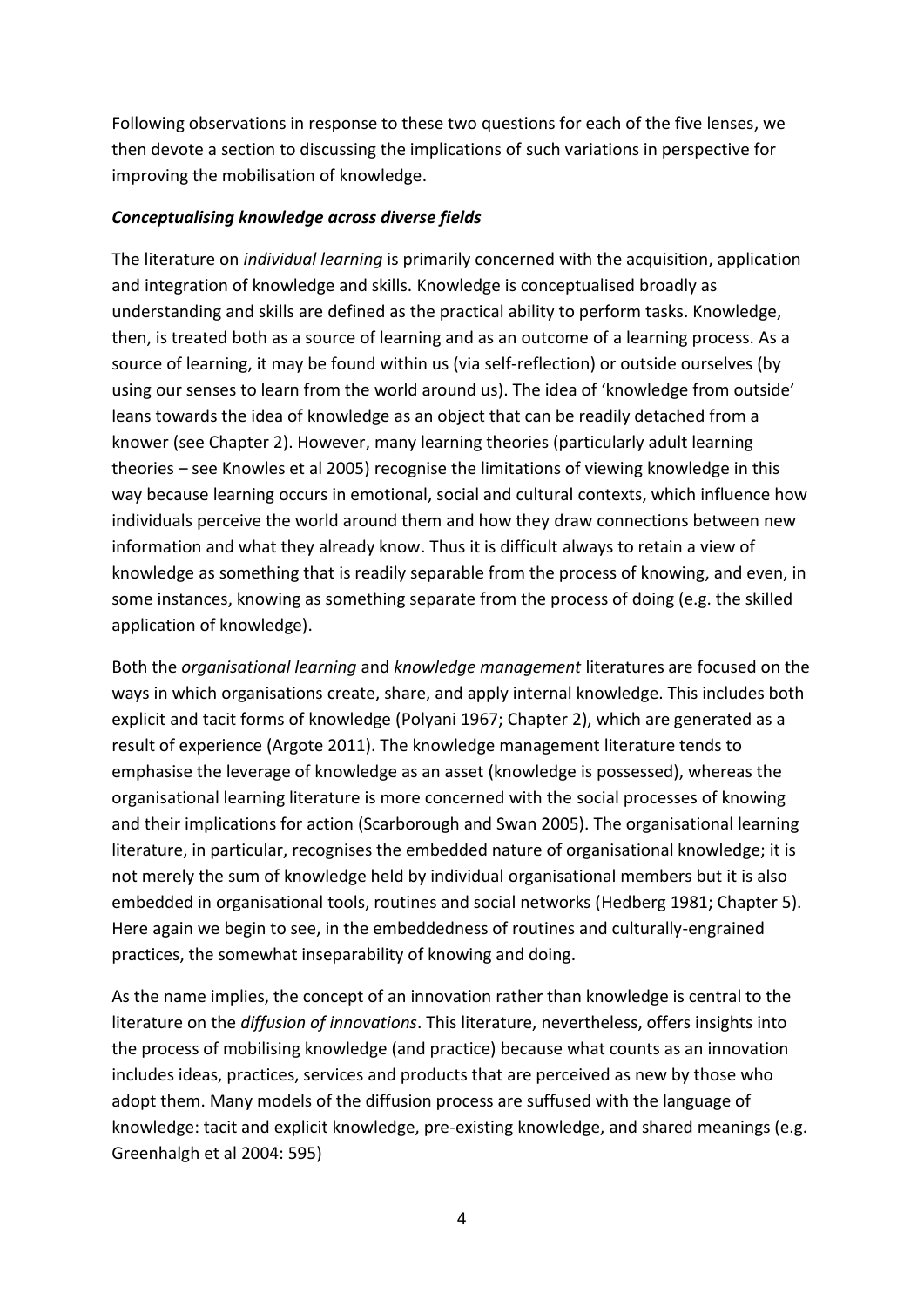Finally, although research-based knowledge sits at the heart of the literature concerned with *knowledge mobilisation*, there are many debates about the nature and privileging of research-based knowledge (Nutley et al 2013). There is widespread recognition that research-based knowledge needs to be integrated with other forms of knowledge and ways of knowing in the process of being used. Several authors argue that research-based knowledge should not and cannot occupy a privileged position (Yanow 2004; Orr & Bennett 2012). Instead it sits alongside and competes with other forms of existing, structured and contextualised knowledge (e.g. professional knowledge and professional judgement). The ingrained nature of knowledge is also recognised; research-based knowledge can become embedded in the tools, protocols and routines that shape the daily work of practitioners and organisations, and it may be these tools and practices that are the focus of mobilisation activities.

# *Modelling knowledge creation, flow and application: individual learning*

People have been trying to understand and model individual learning for over 2000 years. The result is much debate, some common themes but a lot of disagreement, and many theories and models of the process. Within psychology, behavioural learning theorists have argued that reinforcing desired behaviour is an effective way of developing skills (skills, of course, being a complex amalgam of knowing *about* and knowing *how*). However, cognitive learning theorist have argued that many tasks require complex thought processes and the ability to perform these task is not developed without paying attention to how people perceive, process and make sense of what they are experiencing. Another stream of learning theory emphasises that all learning occurs in a cultural context and involves social interactions. This is captured in the idea of socially-situated learning, which sees learning as knowledge obtained from and applied to everyday situations. It not only emphasises the importance of learning from experience but also views learning as a sociocultural phenomenon, rather than as an isolated activity (Barab and Duffy 2000).

The ideas of tailoring learning processes to an individual's characteristics, as well as their social and cultural situations, is taken forward in models which seek to identify and categorise the different ways in which people learn (e.g. Kolb 1984). There are also theories which emphasise that how individuals think and feel about their own learning shapes the learning process (Crossan et al 1999). Adult learning theorists have emphasised that adults learn best through doing and when the focus of that learning is of immediate use in solving a problem (Knowles et al 2005).

Some of the above insights into individual learning are illustrated in Box 1, which draws on the Chapter 7 account of one individual's learning and development journey.

# [Box 1 about here]

# *Modelling knowledge creation, flow and application: organisational learning*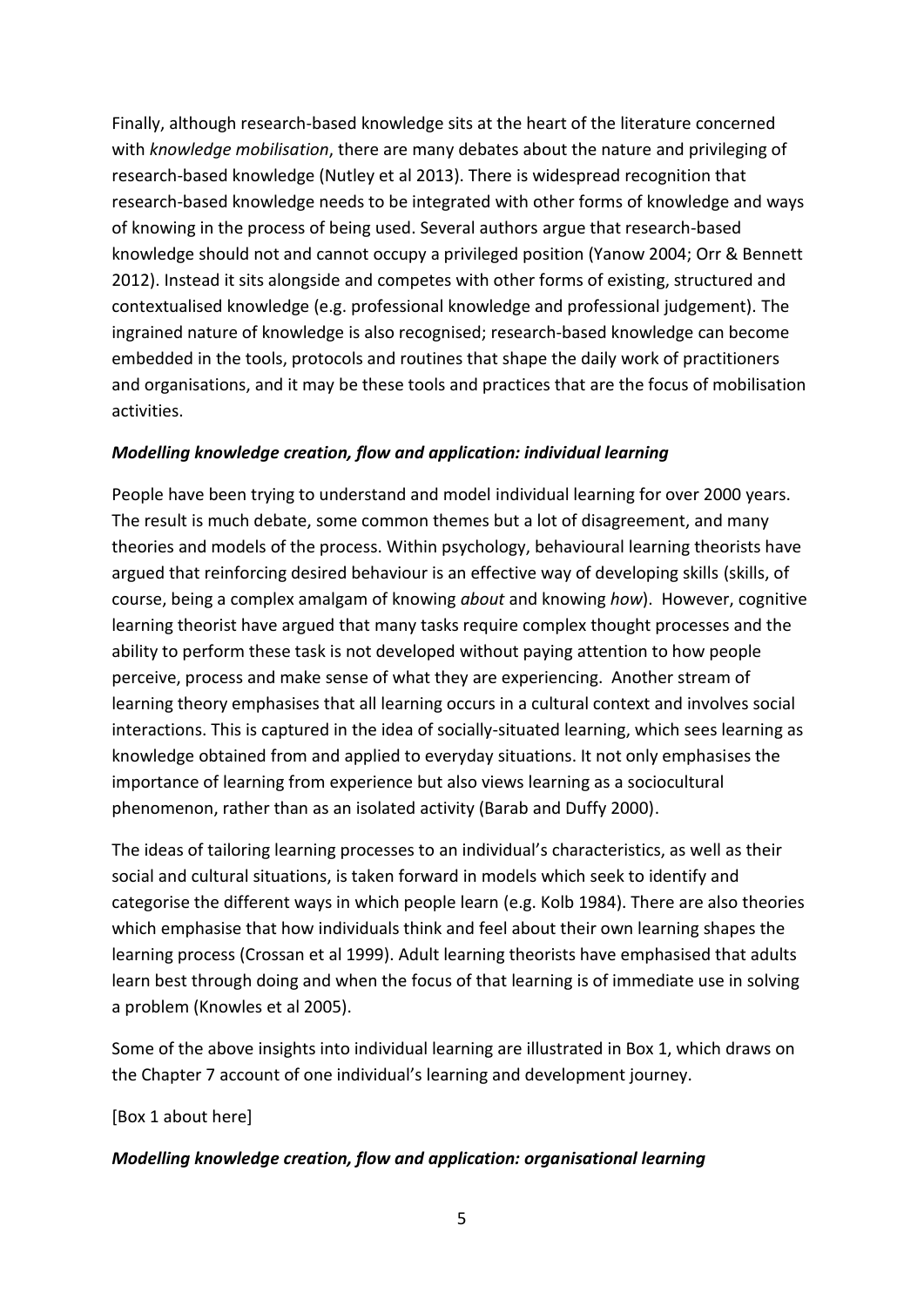In contrast to individual learning theories and models, the study of organisational learning is a much more recent phenomenon, which captured researchers' attention during the second half of the 20<sup>th</sup> century. Organisational learning has been studied as both a process and a product (the how and what of organisational learning), although the emphasis tends to be on the former. It is typically viewed as a multi-level process, which needs to be analysed within and across individual, group and organisational levels (Rashman et al 2011). One influential framework for analysing organisational learning states that these three levels of organisational learning are linked by four social and psychological processes: intuiting, interpreting, integrating and institutionalising (the 4Is framework - Crossan et al 1999; 2011). Intuiting (the recognition of patterns in past experience that are potentially useful in the present) occurs at an individual level; interpreting (verbalising and sharing insights and ideas) is an individual and group level process; integrating (the collective development of shared understandings of new ideas and how to put them into action) happens at both group and organisational levels; and institutionalisation (embedding learning into the systems, structures and routines of the organisation) is an organisational level process. Organisational learning resides within and across these levels. The movement may not always be from individual to collective learning because the 4Is are connected in complex and non-linear ways (Crossan et al 2011). Context is important in understanding these connections and researchers have identified a range of factors that influence organisational learning processes, including cognitive, emotional, relational, cultural and political factors.

Turning to the study of organisation learning as a product, a distinction is commonly made between different types and qualities of learning. An example is the well-cited distinction between adaptive (single-loop) and generative (double-loop) learning (Argyris and Schon 1996). This distinction taps into a tension in organisational learning between 'assimilating new learning (exploration) and using what has been learned (exploitation)' (Crossan et al 2011: 448).

#### *Modelling knowledge creation, flow and application: knowledge management*

The literature on knowledge management covers similar ground to organisational learning, but its different disciplinary origins mean that it developed largely in parallel (see Vera et al 2011 for an overview of both knowledge management and organisational learning, including their areas of overlap and distinction). The knowledge management literature initially focused on the process of capturing knowledge and extracting it from its context. The associated knowledge management strategies tended to be based around carefully codifying knowledge so that it could be stored in computerised databases that would be accessible to staff and used by them. More recently, there has been a shift towards modelling the process of accessing and applying expertise (tacit knowledge). Resulting strategies seek to develop opportunities for people to share knowledge, and the role of information and communication systems is to help people communicate knowledge, not to store it (Hansen et al 1999).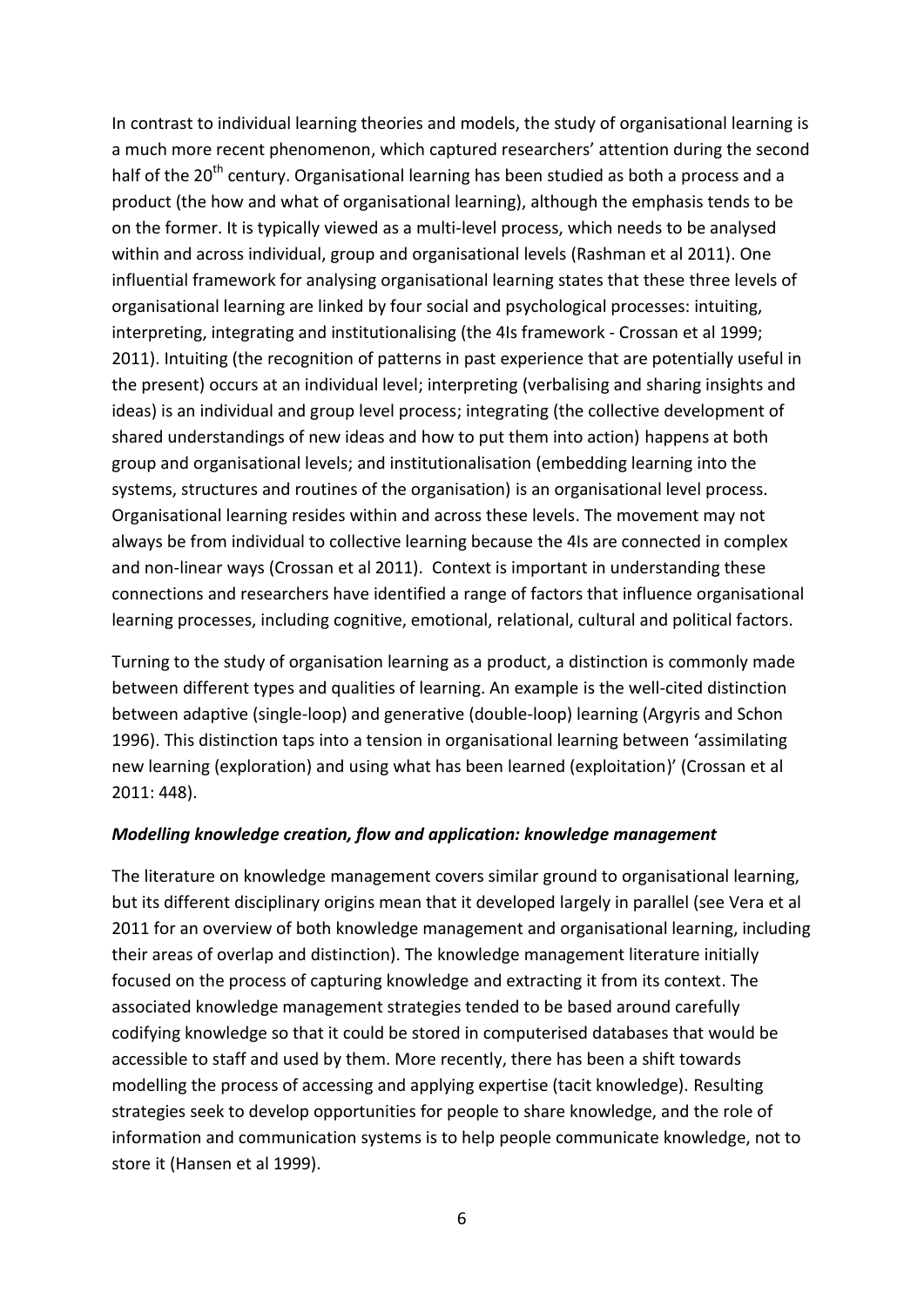Although organisational learning and knowledge management models and frameworks are firmly focused on intra-organisational learning and knowledge, there has been some interest in inter-organisational learning and knowledge flows (Haunschild and Chandler 2008; Rashman et al 2011). One review of the literature identifies two inter-organisational learning processes: identification of the need and opportunity to learn from other organisations; and interaction of individuals and groups across organisational boundaries (Rashman et al 2011).

Some of the above insights on organisational learning and knowledge management are illustrated in Box 2 by applying them to the Chapter 8 account of creative development practices in an advertising agency.

[Box 2 about here]

#### *Modelling knowledge creation, flow and application: diffusion of innovations*

The literature on the diffusion of innovations focuses on modelling the inter-organisational and population level processes involved in the spread and adoption of ideas and practices. Early studies focused on the factors that explain adoption decisions: the attributes of innovations, the characteristics and behaviour of adopters, communication processes (interpersonal and mass media), and the role of intermediaries (Rogers 1995). Many of these studies focused on the adoption of innovations by individuals and this was one of the limitations of this early work (Greenhalgh et al 2004). Later studies considered organisations as adopters (e.g. Van de Ven et al 1999) and these studies have emphasised the influence of organisational context (both internal and external) on adopter behaviour and decisions. A key internal factor is said to be an organisation's 'absorptive capacity' i.e. the ability to recognise, assimilate and apply new knowledge to organisational ends (Nonaka and Takeuchi 1995). Studies have also drawn on institutional theory to explain organisational choices about whether to adopt or not. These choices are influenced by institutional pressures around emerging norms, as well as the temptation to follow certain fads and fashions as part of seeking legitimacy within a field (Westphal et al 1997; O'Neill et al 1998).

Rogers (2003) argues that there are five main stages in the innovation-decision process: knowledge about the innovation; persuasion as to its benefits or problems; acceptance or rejection of the innovation; implementation, if the innovation is accepted; and confirmation that this was the right course of action or subsequent abandonment of the innovation. Critics argued that the process of innovation diffusion is far messier that this rational-linear model would imply (Van de Ven et al 1999). The complexity of the diffusion process and the range of factors involved is illustrated by Greenhalgh et al's (2004: 595) conceptual model of diffusion in service organisations which comprises seven main components (the innovation, adoption by individuals, assimilation by the system, diffusion and dissemination, system readiness for innovation, the outer context, implementation and routinisation), which are linked in a dynamic and iterative manner. Adopters, be they individuals or organisations, are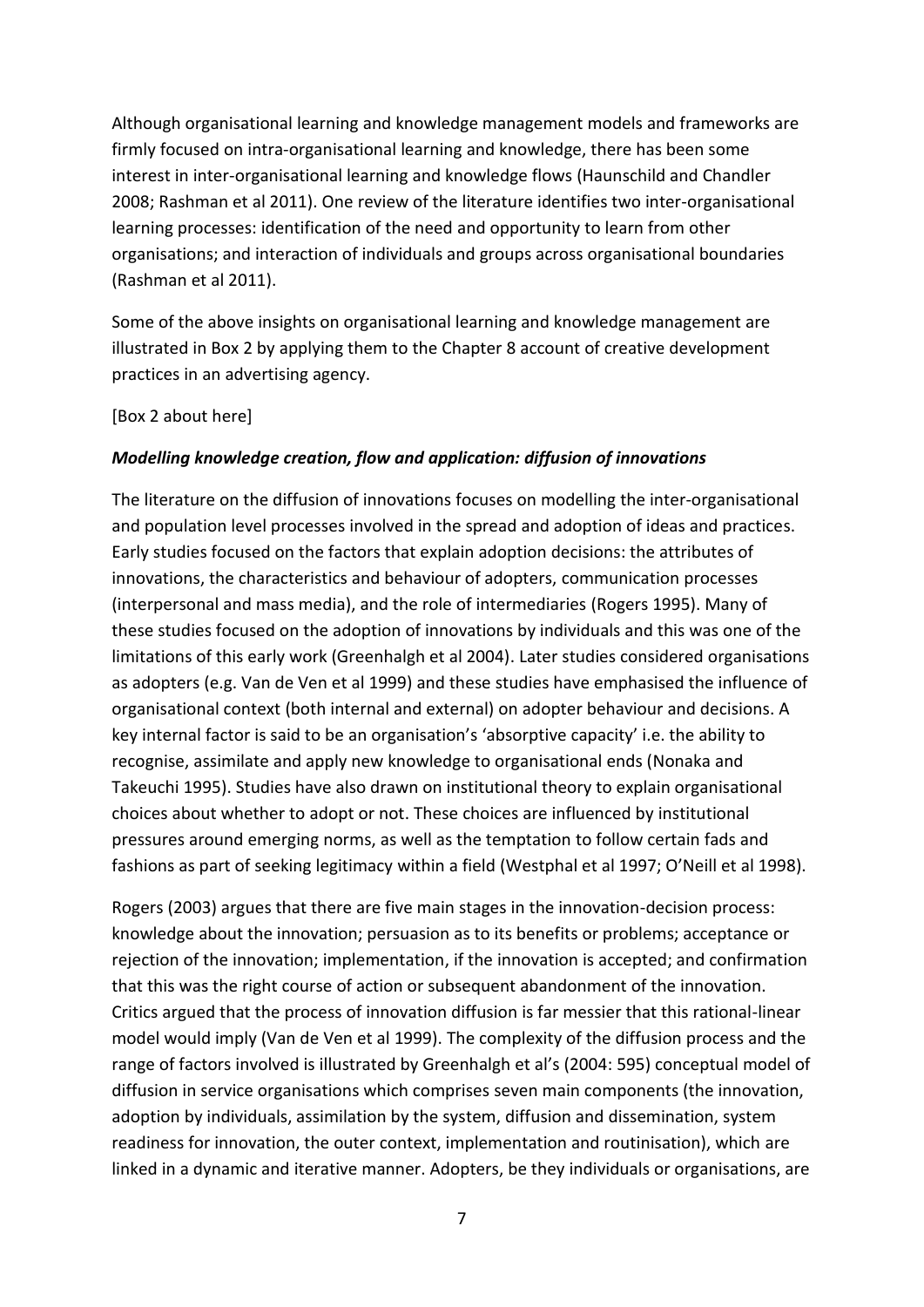not usually passive recipients of an innovation, and the process of adopting an innovation can involve significant adaptation, akin to a process of reinvention. Intermediaries or boundary spanners are considered to play an important role in convincing others to adopt an innovation. They tend to have significant social ties both within and outside the organisation.

Some of the insights offered by the diffusion of innovation literature are illustrated in Box 3 by applying them to the Chapter 10 account of the role of boundary organisations in environmental policy.

# [Box 3 about here]

# *Modelling knowledge creation, flow and application: research-based knowledge mobilisation*

Similar to the diffusion of innovations literature, the literature on research-based knowledge mobilisation also seeks to understand and model how ideas and practices that are informed by research are (or could be) shared across inter-organisational boundaries and amongst individuals working in a particular field or sector. Such literature, which has grown enormously over the past twenty years (Davies et al 2015b), adds another bewildering variety of models, theories and frameworks. As noted in the introduction to this chapter, Best and Holmes (2010) have argued that one way of mapping these models and frameworks is to place them on a continuum of three generations of thinking about knowledge to action processes: linear approaches, relationship approaches and systems approaches.

There has been much criticism of linear models and the idea that research knowledge can be straight-forwardly disseminated or pushed across organisational and community boundaries (Davies et al 2008). Relationship models, which emphasise the importance of building social links and encouraging knowledge exchange, have gained a lot of traction, but there are criticisms that they fail to fully acknowledge the implications of conflict over what constitutes knowledge (important, given the complexity revealed throughout this book), and that they also pay insufficient attention to issues of power (Greenhalgh 2010; Greenhalgh & Wieringa 2011). There is increasing support for a systems approach in principle, particularly in terms of recognising the importance of system structure, culture and context, but there is still a lack of detailed guidance about what this would mean in practice and *for* practice. There are also differing views about the extent to which and how contextual factors can be managed or even influenced.

Early models of research-based knowledge mobilisation were built on a 'two communities' view of the challenge: that is, the requirements for 'bridging the gap' between research producers and research users. Although it is still common to distinguish between these two broad groups or communities, it is acknowledged that there are other important actors and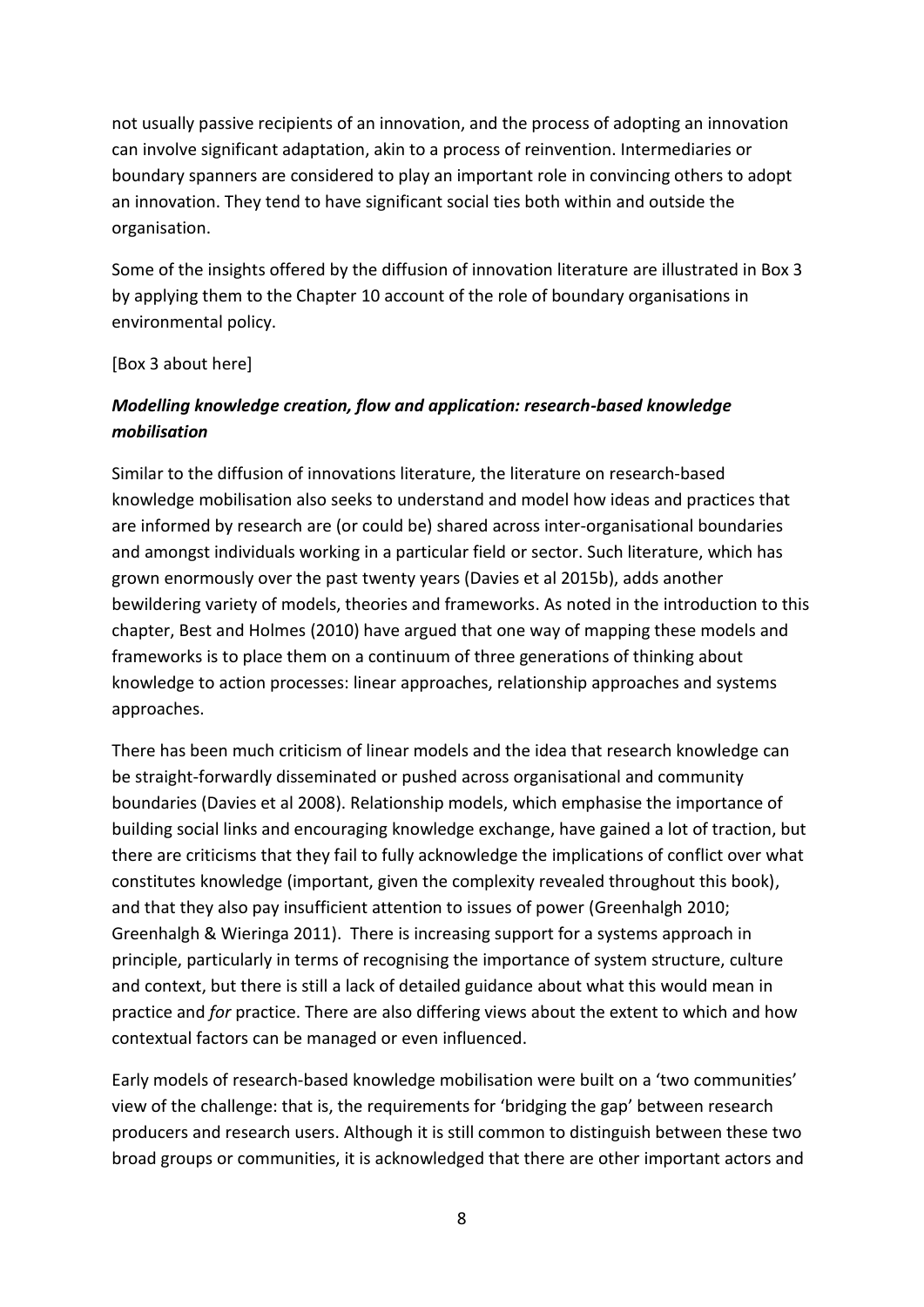agencies to consider, including research funders and research intermediaries (Nutley et al. 2007). Similar to the diffusion of innovation literature, there has been a focus on the roles of intermediaries, who facilitate access to research knowledge and develop and broker networks and other connections between research producers and potential users (see Chapters 10 and 11). Conceptual uncertainty remains around who should perform this brokering role and what activities should be encompassed by the role (Knight and Lyall 2013). In general, the activities associated with research mobilisation tend to be specified at a fairly general level (Davies et al 2015a). For example, one framework highlights five key underlying mechanisms for research mobilisation: dissemination; interaction; social influence, facilitation; and incentives and reinforcements (Walter et al 2003).

The ultimate goal of research mobilisation efforts is often to influence the choices and actions of individuals and organisations. Our introduction, framed the ultimate goal of knowledge mobilisation as improving individual and organisational performance, but this is only one possible goal of research application: it is often described as the direct or instrumental use of research to solve problems and shape decisions. Alternatively, the aim may be to change understanding or attitudes, which has been variously described as the conceptual, indirect or enlightenment use of research (ref). Another way of framing the purpose of mobilisation efforts is to contrast a consensual stance (where the aim is to finetune practices within an existing paradigm) with a more contentious stance (where the aim is to ensure that the hidden and sometimes dysfunctional consequences of current practices are revealed). There can also be a paradigm-challenging stance (where the aim is to problematise established ways of thinking and acting, and propose and gain support for new principles of actions) (Rein 1976; Weiss 1995). Thus the potential role of research goes much wider than merely improving practice.

Some of the insights offered by the literature on the mobilisation of research-based knowledge are illustrated in Box 4 by applying them to the Chapter 11 account of an initiative that sought to connect academic knowledge and practice in healthcare.

[Box 4 about here]

# **3. Developing strategies and actions to improve knowledge mobilisation**

Having teased out some key insights into the process of knowledge mobilisation from five bodies of literature summarised in the previous section, we now focus on the implications of these insights for developing strategies and actions to improve knowledge mobilisation. Many of the models and frameworks discussed in the previous section are descriptive and analytical. That is, they describe and analyse the processes of knowledge creation, sharing and use, but they tend not be explicit about the configurations, actions or resources needed to improve knowledge mobilisation (Davies et al 2015a). There are some exceptions, but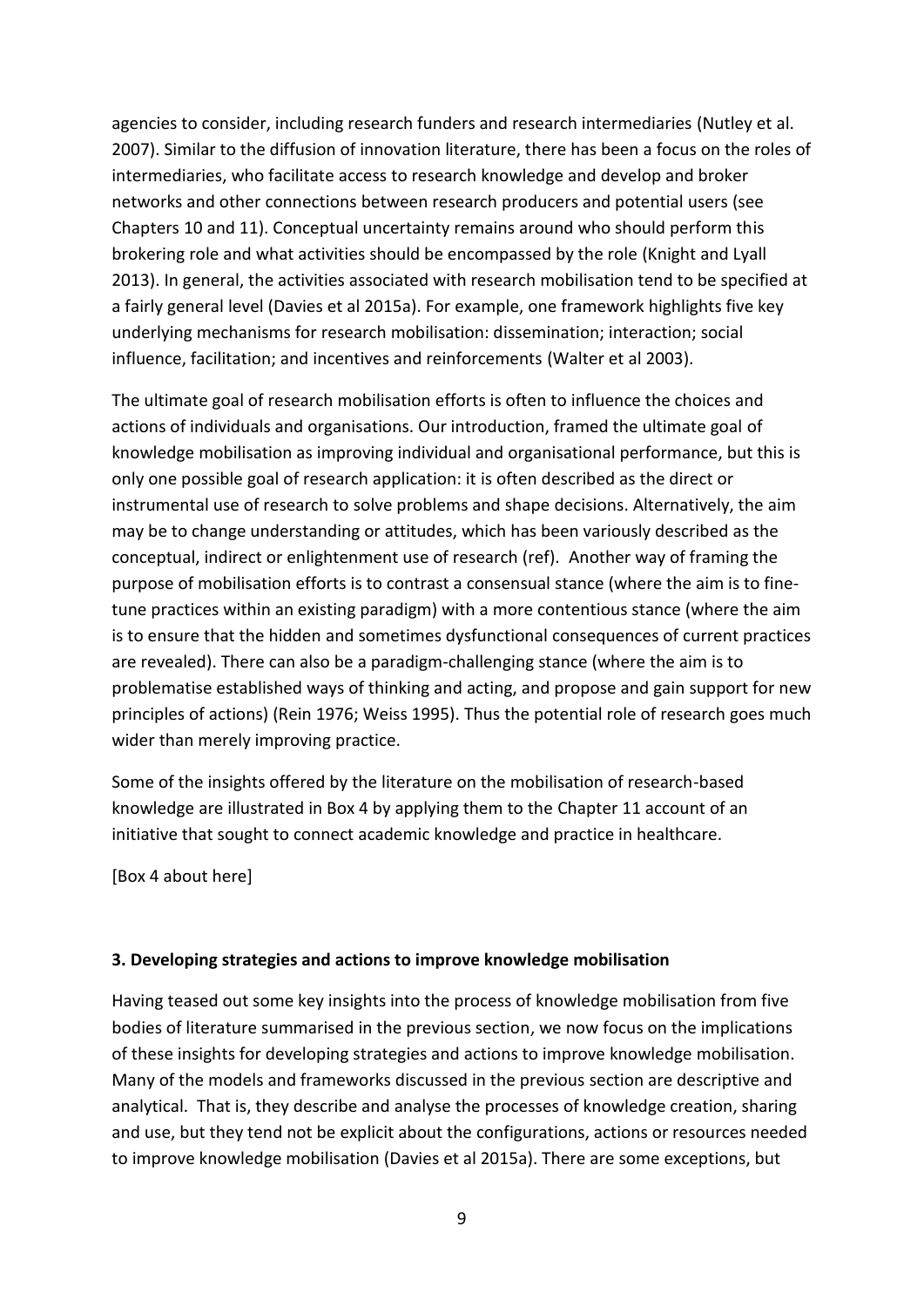these more prescriptive models do not necessarily provide a reliable guide for action as most have been subject to only limited empirical testing, and such testing, in any case, often underplays the role of context and other contingent factors.

The varied goals of knowledge mobilisation efforts, the differing types of knowledge which may be at centre of attention, and the dynamic and complex settings within which knowledge mobilisation occurs, mean that it is unrealistic to expect a ready set of prescriptions or a menu of 'proven' knowledge mobilisation approaches. Instead, a sound conceptual understanding of the various issues at play – and their dynamic interaction – needs to be central to the design of knowledge mobilisation strategies. There are, however, five emerging principles that might be used to underpin the development of strategies and actions to improve knowledge mobilisation (see Box 5).

# [Box 5 about here]

The first principle stresses the limitations of viewing knowledge as an object which is readily separable from knowers and the settings within which they work: knowledge is embodied in individuals (personally and collectively) and embedded in work practices, structures and cultures. This suggests that strategies and actions to improve knowledge mobilisation also need to be embodied (e.g. though face-to-face dialogue and experiential learning) and embedded (e.g. through facilitating the review and development of work practices). Taken to its logical conclusion, this first principle would suggest that we should think in terms of mobilising knowledge *and* practice, and not just knowledge.

The second principle points to the need for an active approach to knowledge mobilisation. All work involves knowledge (Chapter 5) and learning from experience and those around us is a naturally occurring phenomenon, so it might be tempting to adopt a passive approach to knowledge mobilisation – just leaving it to occur naturally. However, the introduction to this chapter comments on the limitations of a passive approach because the process of creating, sharing and use of knowledge within and across organisations is not always as effective as it could be. The consequences of this can be detrimental for organisations (e.g. inefficiency) and devastating for individuals (e.g. premature loss of life due sub-standard healthcare interventions).

The third principle emphasises the importance of viewing knowledge mobilisation as a multi-level phenomenon involving individuals, groups, organisations and wider systems at sector or society levels. Knowledge mobilisation strategies and actions need to be directed at all of these levels. Reviews of the organisational learning literature (e.g. Crossan et al 2011) and the research mobilisation literature (e.g. Davies et al 2015a) have commented that most attention to date has been paid to 'within level' strategies, particularly those aimed at individuals and groups. Strategies also need to consider broader organisational arrangements and how all parts of the systems interact with one another.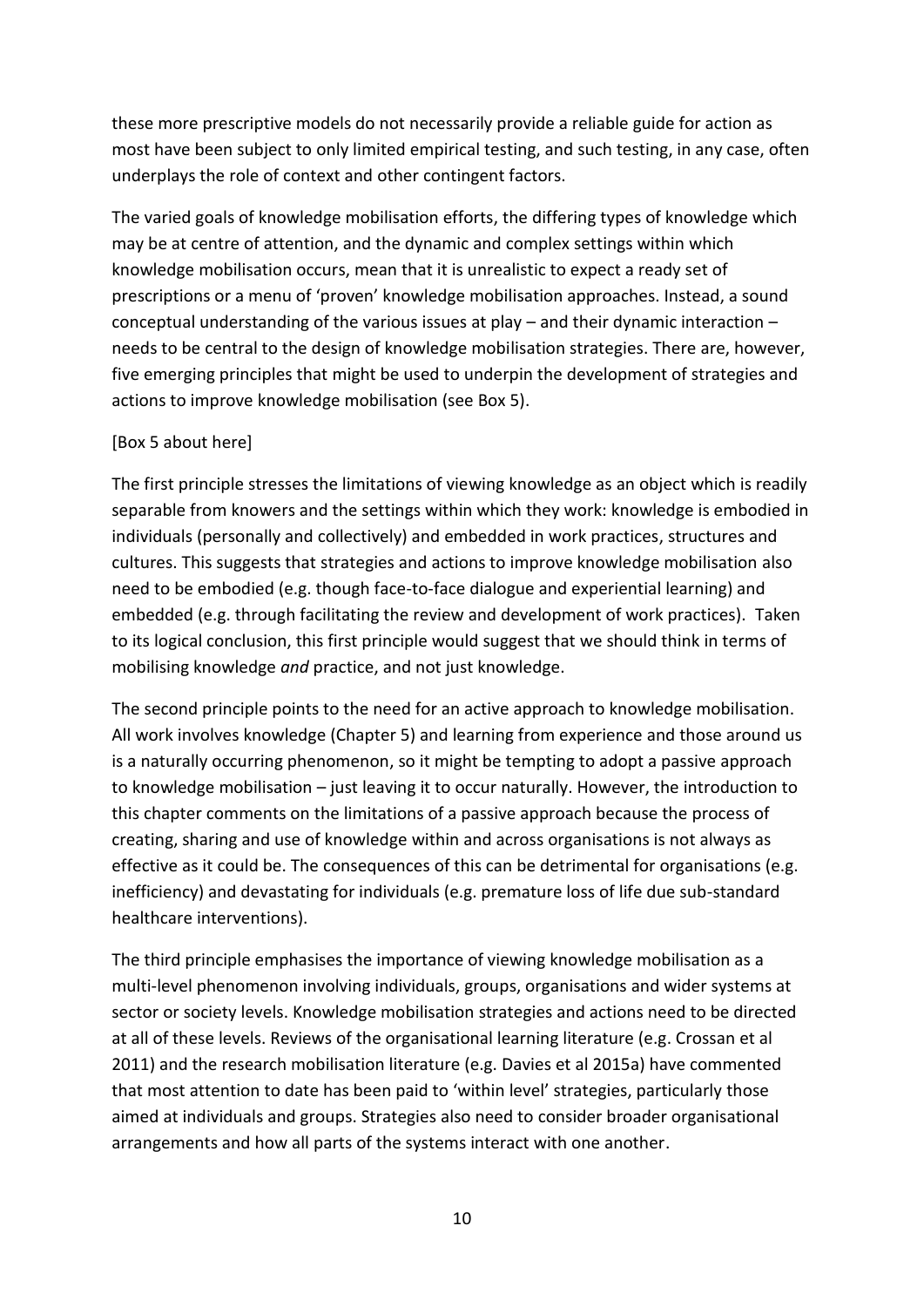The fourth principle builds on the third and highlights the benefits of thinking in terms of a knowledge mobilisation ecology. This might involve mapping the activities of key individuals, groups and organisations involved in knowledge mobilisation (at organisational or sector level) in order to identify how they interact with one another and their environment. The aim would be to identify activity gaps and the extent to which existing interactions are characterised by cooperation or competition (together with the implications of this). Strategies could then be aimed at addressing activity gaps and enhancing existing capacities and interactions.

The fifth and final principle draws attention to the importance or spanning boundaries, both within and across organisations, when seeking to enhance knowledge mobilisation. Strategies should consider how to develop the roles and capacities of individuals and agencies who act as intermediaries (boundary spanners; see Chapters 10 and 11) and the features of things/objects that enable individuals and groups to have meaningful dialogue around issues of concern (boundary objects).

All five principles are necessarily tentative and expressed in general terms. They need to be discussed, interpreted and operationalised in specific contexts and adapted and reworked in the light of experience in those contexts. They are not a blue print for action and they should not be accepted without critical reflection. A possible basis for such reflections is the subject of the final section of this chapter.

# **4. Some final reflections**

We noted in the second section of this chapter that none of the five conceptual lenses summarised in that section offers a single, united view of the process of creating, sharing and using knowledge. Instead there are multiple perspectives and different underpinning paradigms to be found within each of the five fields of enquiry. This inevitably leads to questions about the extent to which it is possible to synthesise ideas and findings from across these different perspectives, especially where they are based on different ontological and epistemological assumptions. Are they complementary or incommensurable? The same question can be asked about the relationship between the different perspectives offered by the authors of various chapters in this edited collection. The concluding chapter (Chapter 16) provides a fuller and more general discussion of this issue.

Here we offer some initial reflections, drawing partly on the ideas in Crossan et al's (2011) overview of the organisational learning literature, where the authors argue that lack of agreement on ontological and epistemological issues need not impede the development of a framework for understanding organisational learning. They argue that the 4I framework spans the four paradigms of social enquiry articulated by Burrell and Morgan (1979) and insights from all four paradigms add to our understanding of organisational learning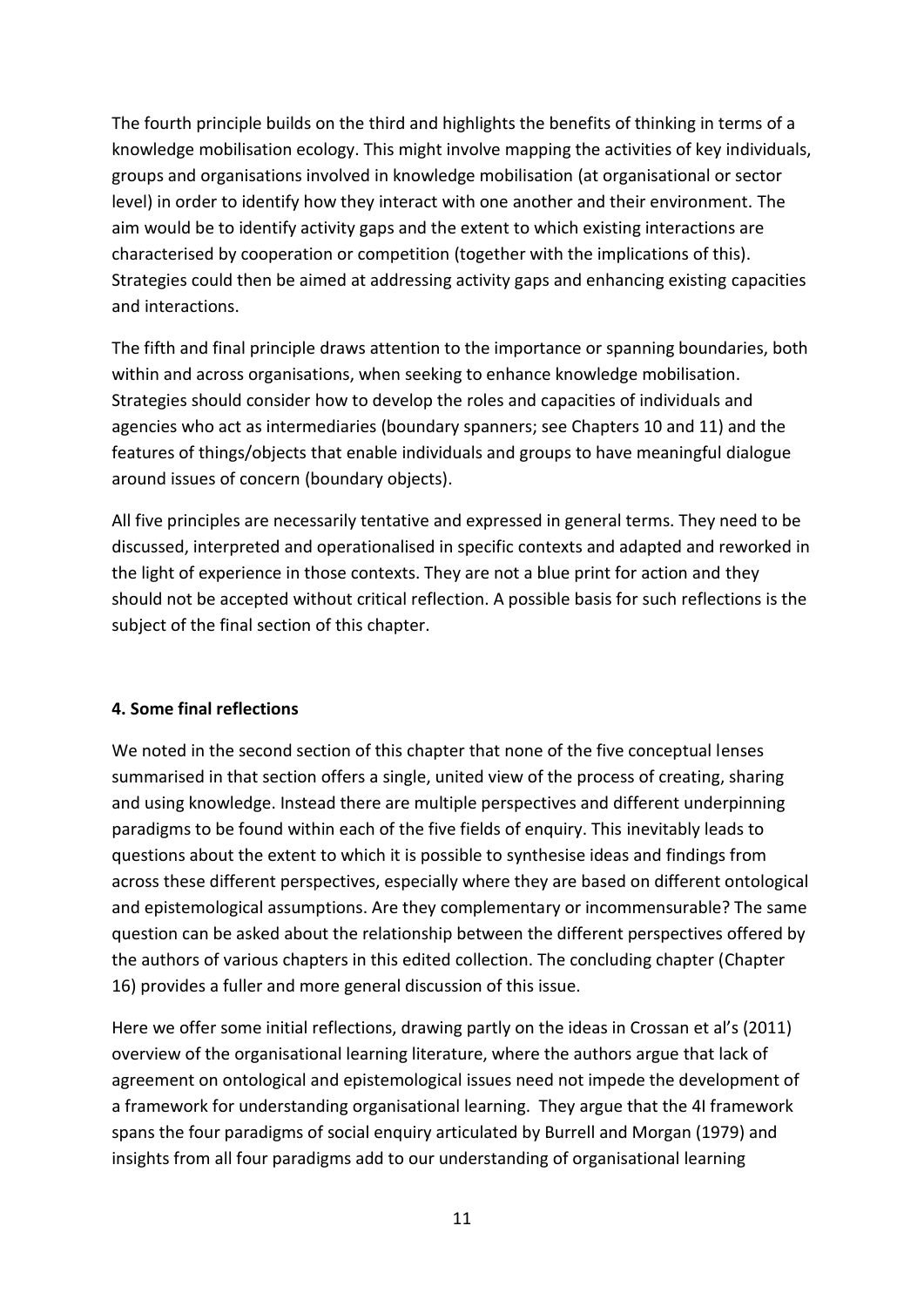processes. Similarly, we argue that drawing together insights from different paradigms of enquiry provides us with some different ways of conceptualising knowledge creation, sharing and use. It is not necessary, and probably not possible, to reconcile these different views within one agreed, overarching framework or theory. Instead, the aim should be to negotiate (but not dissolve) the tensions between them. This is likely to involve the use of differing insights depending on the questions that we pose and the challenges we face.

For all the insights available from the diverse literatures traversed in this chapter, two areas remain relatively neglected with potentially important consequences. First, much of the literature that underpins this chapter has been accused of paying insufficient attention to power, politics and conflict in organisations and society (Ferlie et al 2012; Chapter 4). Indeed, the same accusation might also be levelled at the content of this chapter. Second, neither the literature on the five conceptual lenses (summarised in this chapter) nor the context-specific examples of knowledge and practice (provided in Part C of this book) pay much attention to the involvement or role of clients, customers, service user and/or members of the public in creating, sharing and using knowledge. This seems a second important area of neglect. Each of these deficiencies is now explored a little further in turn.

The concept of power needs to play a more central role in our understanding of knowledge mobilisation processes and challenges, and it also needs to inform mobilisation efforts within and across organisations. The optimistic tone of many (including us) when discussing the strategies and actions for improving knowledge mobilisation, needs to be tempered with some harsher observations on organisational life: where knowledge and workers may be viewed as assets to be exploited, where workers may seek to protect rather than willingly share their expertise, and where occupational hierarchies may restrict knowledge mobilisation by privilege codified and embrained knowledge over social and tacit knowledge (see Chapter 5). There are many reasons why individuals, groups and even management teams may feel unable or disinclined to change what they do, even though they may think that this would improve performance (Pfeffer and Sutton 2000).

As discussed in Chapter 4, the concept of power (and its corollary, resistance) is often associated with negative connotations: power as coercive and repressive, and power (and resistance) as sources of conflict. However, power can also be viewed as a productive phenomenon, such as the capacity to achieve outcomes (Giddens 1984) or more neutrally as 'one person's actions structuring other people's possible actions' (Schatzki 2005, p 478). Chapter 4 outlines a triangular relationship between power, knowledge and practice, where there is a recursive relationship between each of these concepts (for example, knowledge facilitates the exercise of power, and power legitimises knowledge). Future work needs to build on such frameworks and draw out their implications for knowledge mobilisation.

Our final reflection concerns the relative neglect of clients, customers, service users and the like when considering when and how knowledge is created, shared and applied. The research mobilisation literature tends to cast such groups as research subjects or (perhaps)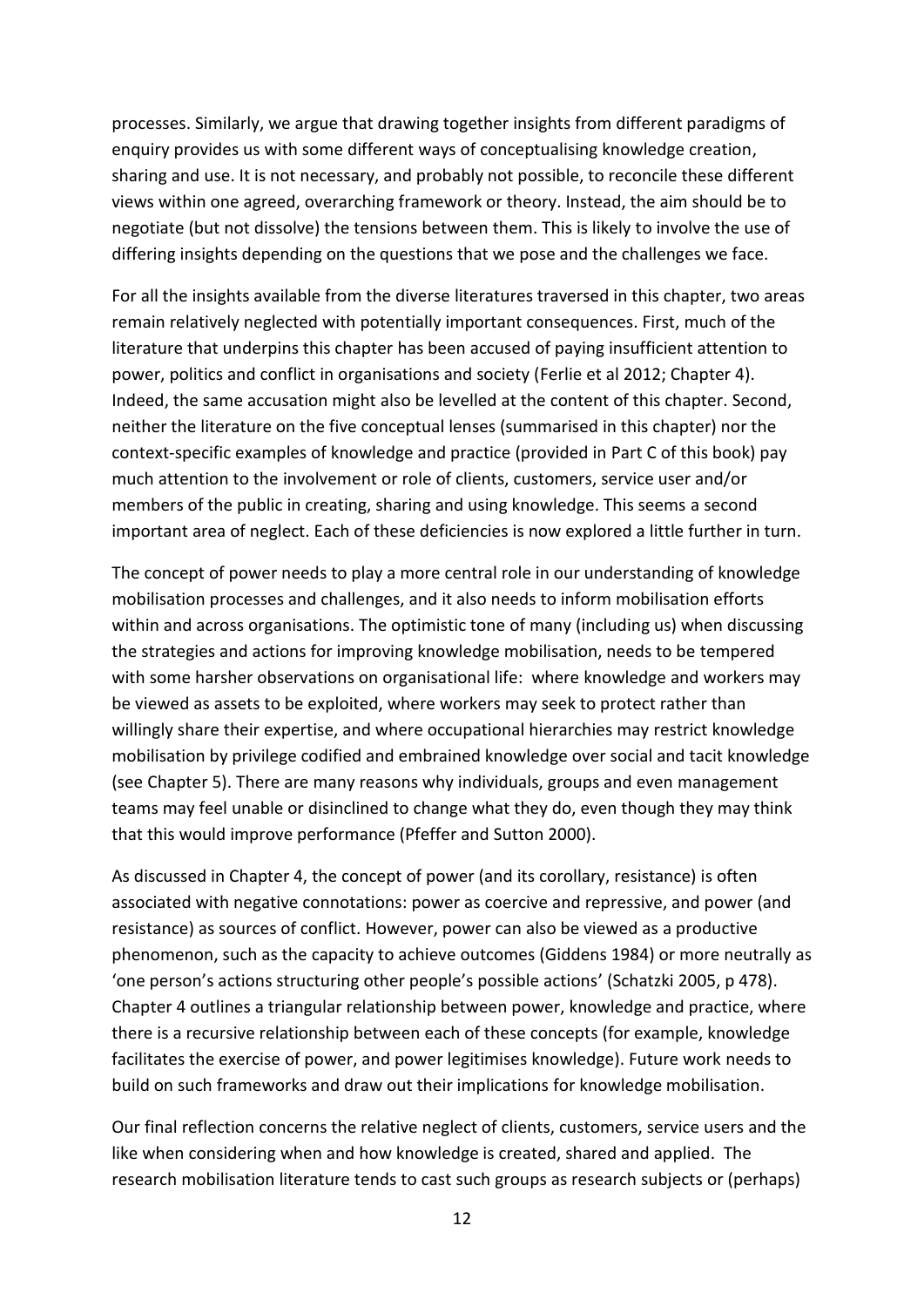as one potential audience for research findings. The diffusion of innovation literature treats them as potential adopters, and in this guise considers their needs, motivations, values, skills, learning styles and social networks, but essentially as responders rather than initiators. In individual learning, organisational learning and knowledge management such groups are rarely considered at all. Across each of the lenses covered here then, clients, service users and other 'lay' actors  $-$  if they figure at all  $-$  are cast more as passive recipients than active protagonists in the knowledge mobilisation dynamic. For example, in the context-specific instances of knowledge and practice provided in this book, the authors mention that clients are involved in some of the everyday practices of the advertising agency (see Box 2 and Chapter 8), but their involvement is not explored in any detail. This seems to be another area that is worthy of more attention in future research and practice development. If the public are considered to be the main beneficiary of the products and services provided by organisations, there is a rationale for ensuring that they have a stronger voice in the creation, sharing and use of knowledge (Davies et al 2015a). This is an issue is picked up in the next chapter, which explains how coproduction can be used as lens through which knowledge and practice relationships can be viewed.

In conclusion then, we can say that much can be learnt from the diverse lenses used to explore the 'knowledge-knowing' and the 'knowing-doing gaps'. Of course, these literatures do not provide fully consistent accounts: indeed, some accounts are essentially critiques of prevailing models or normative views. Moreover, there remain some weaknesses and deficiencies in the accounts (notably the treatment of power, and the side-lining of important stakeholders). Nonetheless, taken together, the diversity of views and their varied underpinnings provide many insights and point the way to new principles and actions in mobilising knowledge for improved practice.

# **Suggestions for further reading**

Selected review papers for each of the five conceptual lenses have already been highlighted in this chapter. Nutley et al (2007) provides a broad overview of each of these lenses and the issues covered in this chapter.

Davies et al (2015a) provide a recent review of the literature on and practice of knowledge mobilisation in health care, education and social care.

#### **References**

Argote, L. (2011) 'Organizational learning research: Past, present and future', Management Learning. 42 (4): 439-446.

Argyris, C. and Schon, D. A. (1996) *Organizational learning II*, Reading, MA: Addison-Wesley.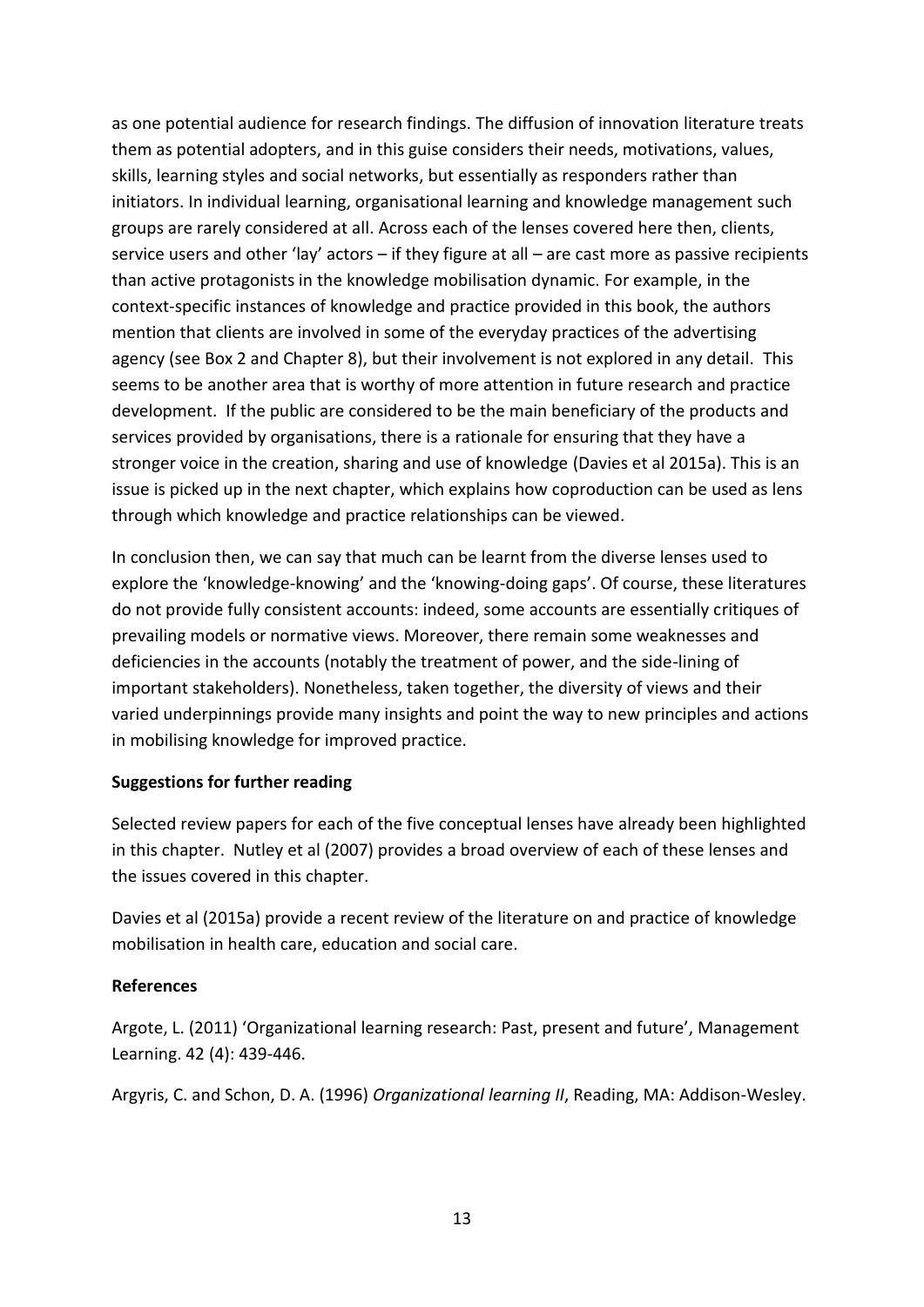Barab, S. A. and Duffy, T. M. (2000) 'From practice fields to communities of practice', in D. H. Jonassen and S. M. Land (eds) *Theoretical foundations of learning environments*, Mahwah, NJ: Lawrence Erlbaum Associates (pp 25-55).

Best, A. and Holmes, B. (2010) 'Systems Thinking, Knowledge and Action: Towards Better Models and Methods'. *Evidence & Policy*. 6 (2): 145-159.

Burrell, G. and Morgan, G. (1979) *Sociological paradigms and organizational analysis*. London: Heinemann.

Crossan, M. M., Lane, H. W., & White, R. E. (1999) 'An organizational learning framework: From intuition to institution'. *Academy of Management Review*, 24: 522–537.

Crossan, M. M., Maurer, C. C., & White, R. E. (2011) 'Reflections on the 2009 AMR Decade Award: Do we have a theory of organizational learning'. *Academy of Management Review*, 26 (3): 446–460.

Davies, H.T.O., Nutley, S.M. and Walter I. (2008) "Why 'Knowledge Transfer' is misconceived for applied social research", *Journal of Health Services Research & Policy*, 13(3): 188-190.

Davies, H.T.O., Powell, A.E. and Nutley, S.M. (2015a) *Mobilising knowledge to improve UK health care: learning from other countries and other sectors – a multi-method mapping study*, Health Services and Delivery Research Vol: 3, Issue: 27.

Davies HTO, Powell AE, Nutley SM (2015b - forthcoming) 'Mobilizing knowledge in health care', in E. Ferlie, K. Montgomery and A. R. Pedersen et al. (eds) *The Oxford Handbook of Health Care Management.* Oxford: Oxford University Press.

Dodgson, M. (1993) 'Organisational learning: a review of some literatures', *Organization Studies*, 14: 375-94.

Ferlie, E., Crilly, T., Jashapara, A. and Peckham, A. (2012) 'Knowledge mobilisation in healthcare: A critical review of health sector and generic management literature', *Social Science & Medicine*, 74(8): 1297-1304.

Gherardi, S. (2006) *Organizational knowledge: The texture of workplace learning*. Basingstoke, UK: Blackwell.

Giddens, A. (1984) *The Constitution of Society : Outline of the Theory of Structuration*, Cambridge: Polity Press.

Greenhalgh, T., Robert, G., Macfarlane, F., Bate, P., and Kyriakidou, O. (2004) 'Diffusion of innovations in service organizations: Systematic review and recommendations', *Millbank Quarterly*, 82(4): 581-629.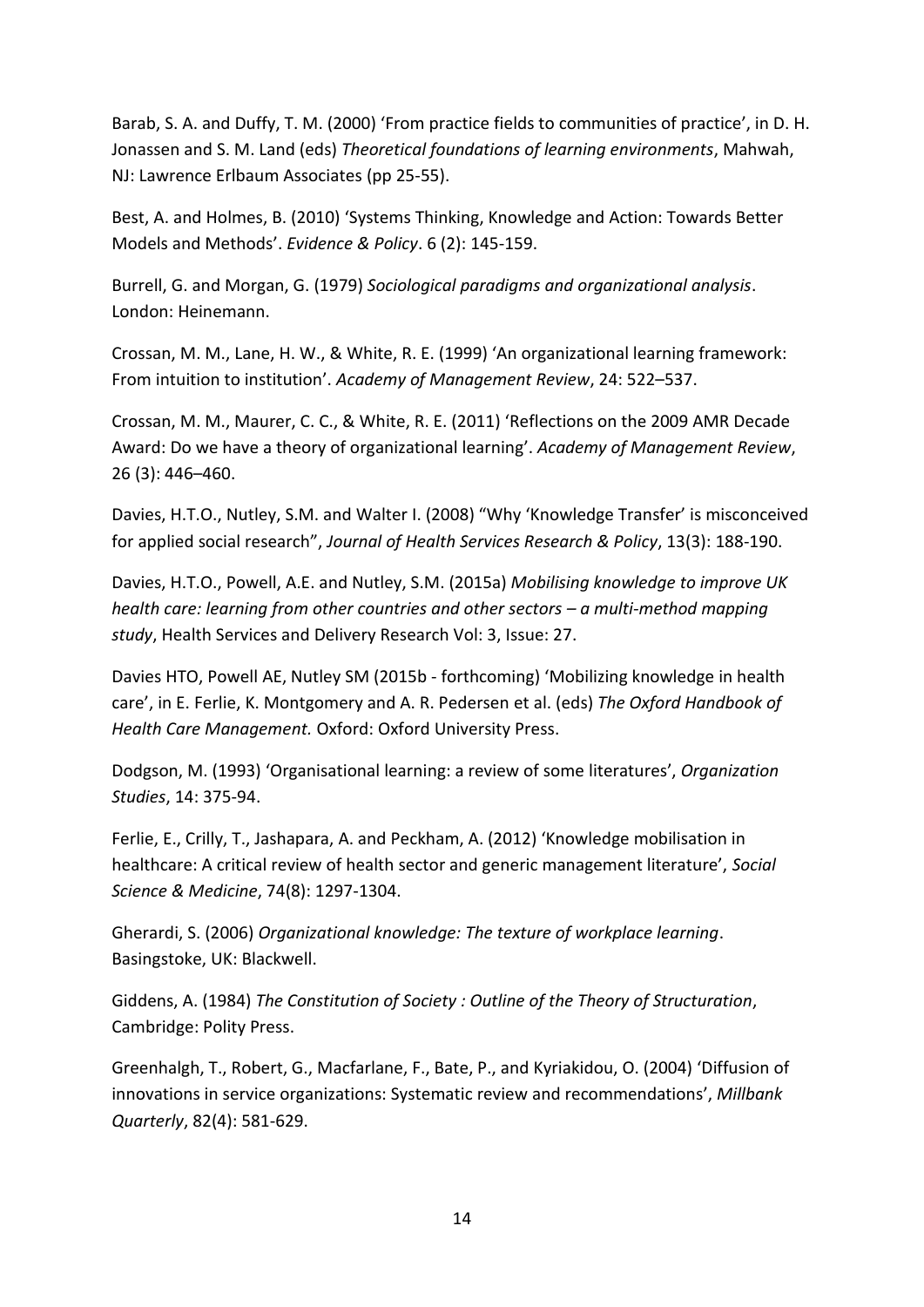Greenhalgh, T. (2010) 'What is this knowledge that we seek to 'exchange'?' *The Milbank Quarterly*. 88 (4): 492–499.

Greenhalgh, T. & Wieringa, S. (2011) 'Is it time to drop the "knowledge translation" metaphor? A Critical Literature Review'. *Journal of the Royal Society of Medicine*. 104 (12): 501–509.

Hansen, M. T., Nohria, N. and Tierney, T. (1999) 'What's your strategy for managing knowledge?', *Harvard Business Review*, March-April: 106-16.

Haunschild, P., & Chandler, D. (2008) 'Institutional-level learning: Learning as a source of institutional change', in C. O. R. Greenwood, K. Sahnlin, and R. Suddaby (eds.), *The Sage handbook of organizational institutionalism*. London: Sage (pp 624–629).

Hedberg, B. (1981) 'How organizations learn and unlearn', in P. Nystrom and W. Starbuck (eds) *Handbook of organizational design vol 1*, Oxford: Oxford University Press (pp 3-27).

Knight, C. and Lyall, C. (2013) 'Knowledge brokers: the role of intermediaries in producing research impact', *Evidence & Policy*, 9(3): 309-316.

Knowles, M., Holton III, E. and Swanson, R. (2005) *The adult learner* (6th edition), London: Elsevier Butterworth Heinnemann.

Kolb, D.A. (1984). *Experiential Learning; Experience as the Source of Learning and Development*. Englewood Cliffs, NJ: Prentice-Hall.

Nonaka, I. and Takeuchi, H. (1995) *The knowledge-creating company*, Oxford: Oxford University Press.

Nutley, S.M., Davies, H.T.O. & Walter, I. (2002), *Conceptual synthesis 1: The Diffusion of Innovations*, Research Unit for Research Utilisation, University of St Andrews.

Nutley, S.M., Davies, H.T.O. & Walter, I. (2004) *Conceptual Synthesis 2: Knowledge Management*, Research Unit for Research Utilisation, University of St Andrews (available at http://www.ruru.ac.uk).

Nutley, S.M., Walter, I. and Davies, H.T.O. (2007), *Using Evidence: How research can improve public services*, Bristol: The Policy Press.

Nutley, S., Powell, A. and Davies, H.T.O. (2013), *What counts as good evidence?* Provocation Paper for the Alliance for Useful Evidence, available at [http://www.alliance4usefulevidence.org/assets/What-Counts-as-Good-Evidence-WEB.pdf.](http://www.alliance4usefulevidence.org/assets/What-Counts-as-Good-Evidence-WEB.pdf)

O'Neill, H. M., Pouder, R. W. and Buchholtz, A. K. (1998) 'Patterns in the diffusion of strategies across organisations: insights from the innovation diffusion literature', *Academy of Management Review*, 23: 98-114.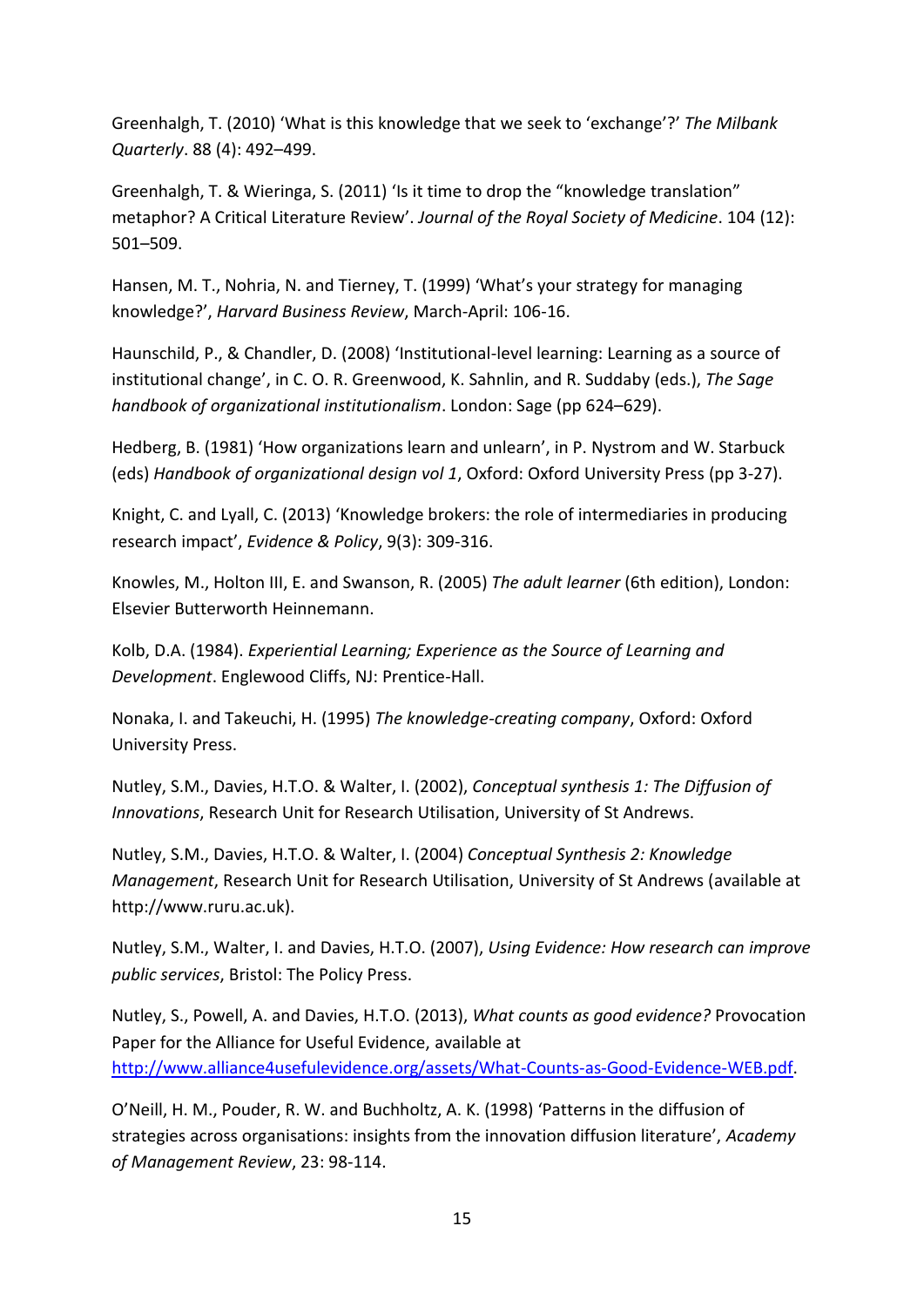Orr, K. and Bennett, M. (2012) 'Public administration scholarship and the politics of coproducing academic-practitioner research', *Public Administration Review*, 72(4): 487-495

Polanyi, M. (1967) *The tacit dimension*, New York: Doubleday.

Pfeffer, J. and Sutton, R. I. (2000) *The knowing-doing gap: How smart companies turn knowledge into action*, Boston, MA: Harvard Business School Press.

Rashman, L., Withers, E. and Hartley, J. (2009) 'Organizational learning and knowledge in public service organizations: A systematic review of the literature', *International Journal of Management Reviews*, 11(4): 463-494

Rein, L. (1976) *Social science and public policy*, Harmondsworth: Penguin Education.

Rogers, E. M. (1995) Diffusion of innovations, New York: Free Press.

Rogers, E. M. (2003) Diffusion of innovations (5th edition), New York: Free Press.

Scarborough, H., Swan, J. and Preston, J. (1999) *Knowledge management: A literature review*, London: Institute of Personnel and Development.

Scarbrough, H. and Swan, J. (2005). Discourses of knowledge management and the learning organization: their production and consumption, in Easterby-Smith, M. and Lyles, M. (eds), *Handbook of Organizational Learning and Knowledge Management*. Oxford: Blackwell (pp. 495–512).

Schatzi, T.R. (2005) 'Peripheral vision: The sites of Organizations', *Organization Studies* 26(3): 465-484.

Van de Ven, A. H., Polley, D. E., Garud, R. and Venkataraman, S. (1999) *The innovation journey*, Oxford: Oxford University Press.

Vera, D., Crossan, M., & Apaydin, M. 2011. A framework for integrating organizational learning, knowledge, capabilities, and absorptive capacity, in M. Easterby-Smith and M. Lyles (eds.), *Handbook of organizational learning and knowledge management* (2nd ed.). Chichester, UK: Wiley (pp 153–180).

Walter, I. C., Nutley, S. M. and Davies, H. T. O. (2003) *Developing a taxonomy of interventions used to increase the impact of research*, Discussion Paper 3, St Andrews: Research Unit for Research Utilisation, University of St Andrews

Weiss, C. H. (1995) 'The haphazard connection: social science and public policy', *International Journal of Educational Research*, 23(2): 137-50.

Westphal, J. D., Gulati, R. and Shortell, S. M. (1997) 'Customization or conformity? An institutional and network perspective on the content and consequences of TQM adoption', *Administrative Science Quarterly*, 42: 366-94.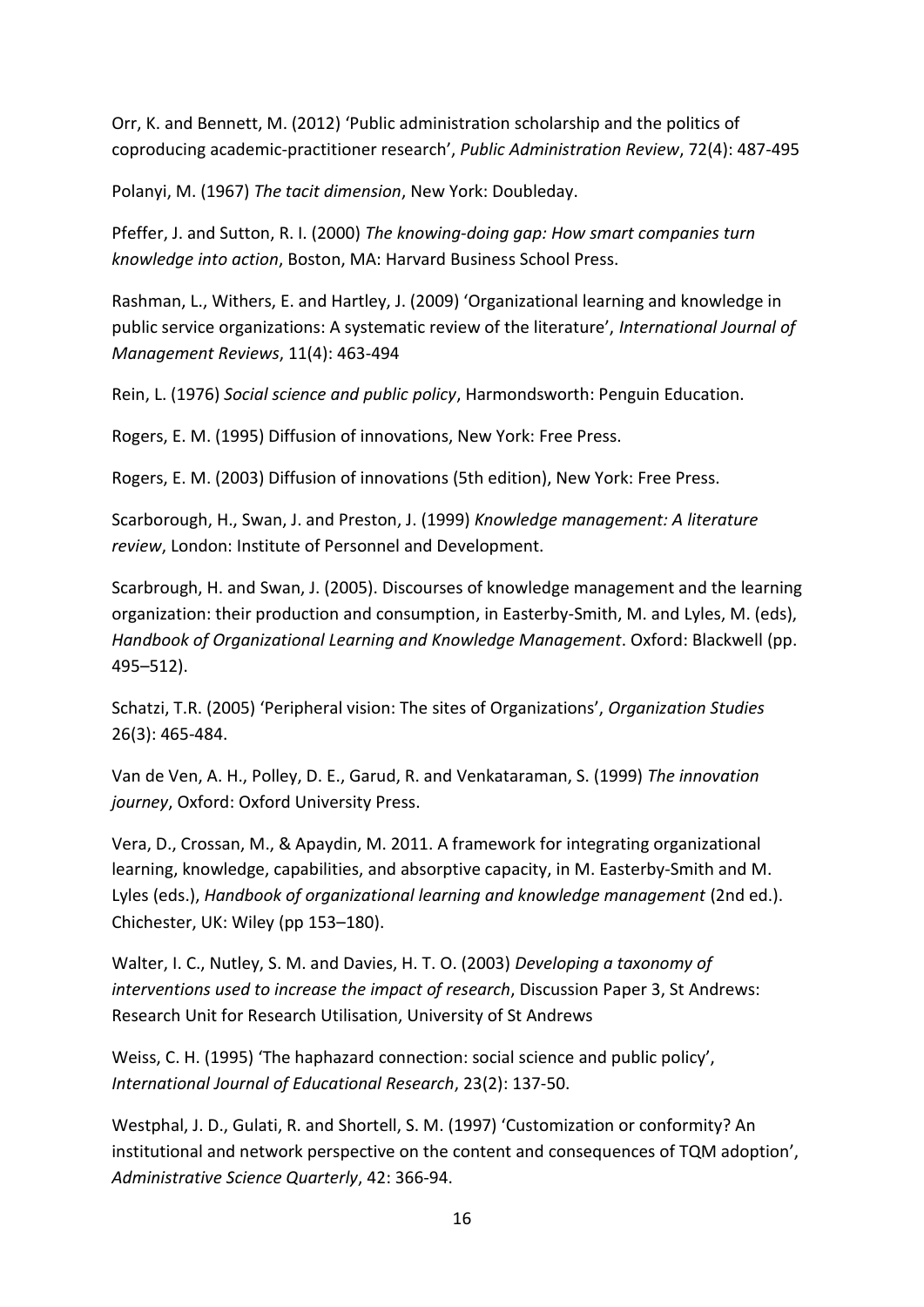Yanow, D. (2004). 'Translating local knowledge at organization peripheries', *British Journal of Management*, 15(S1), S9-S25.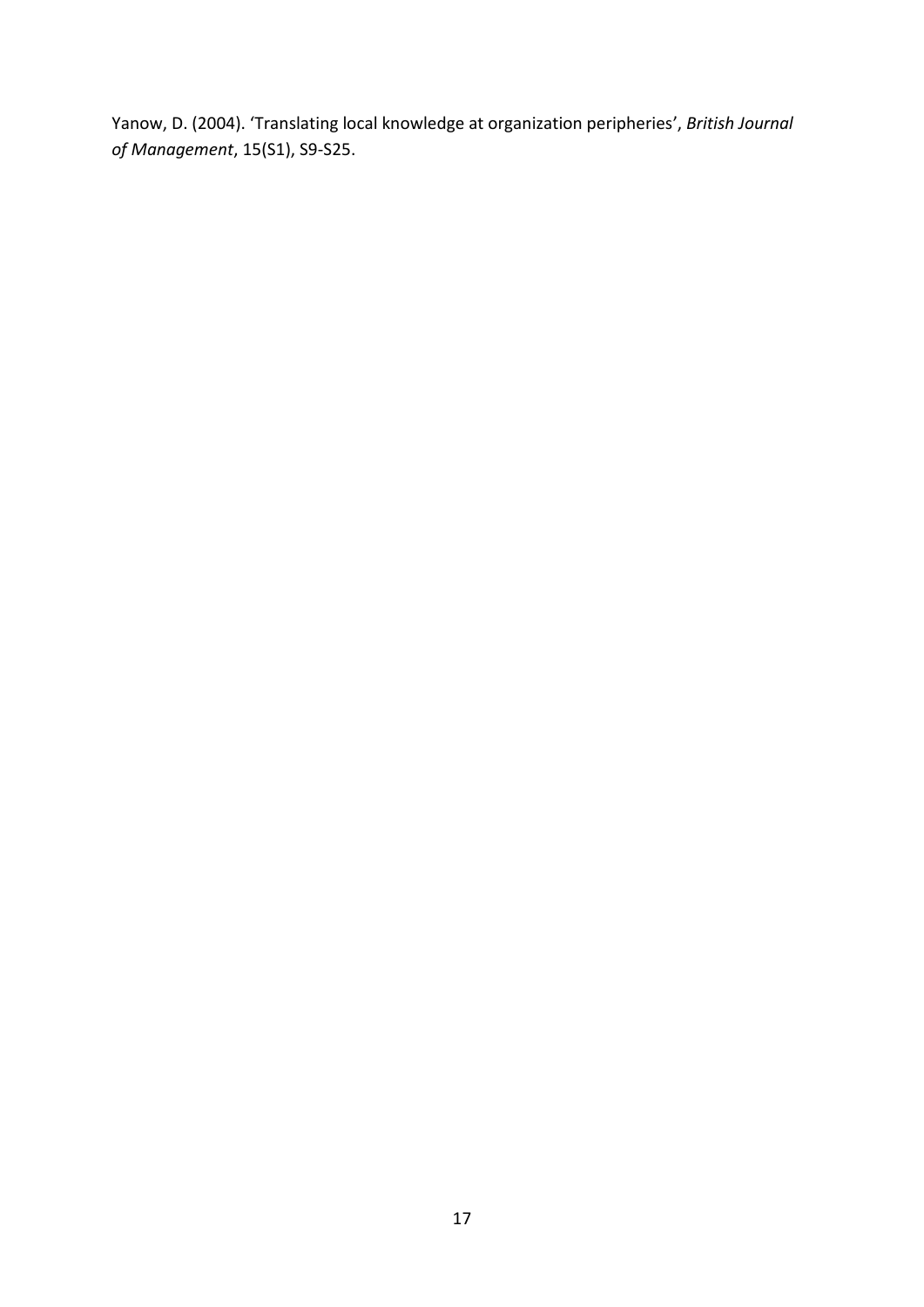#### **Box 1: An individual learning journey**

Chapter 7 provides a vivid account of one of the author's journey to becoming a professional maker of pottery. The development of knowledge and skills is described and analysed as a deeply embodied and emergent process where knowing and doing are inherently entangled. Although the authors talk about 'knowing from the inside', it is clear that knowing emerges by the maker using all of her senses to experience and learn from the social and material work of the pottery studio. In this example, learning cannot be readily analysed as a purely cognitive process, what is known is often felt rather than thought. It is much more in line with those adult learning theories that stress the importance of learning from experience, especially when the subject of that learning is of immediate use in solving a problem.

The account of the learning journey contains many examples of how progress in becoming a maker is shaped by how one feels about the process. It also exemplifies the importance of the social and cultural context of the learning environment, including opportunities to observe and get advice from other pottery makers. It goes beyond many of the existing theories and models of individual learning by emphasising the importance of the material as well as the social world. Learning occurs through interactions with materials and tools and this involves the whole body and all the senses and not just the mind.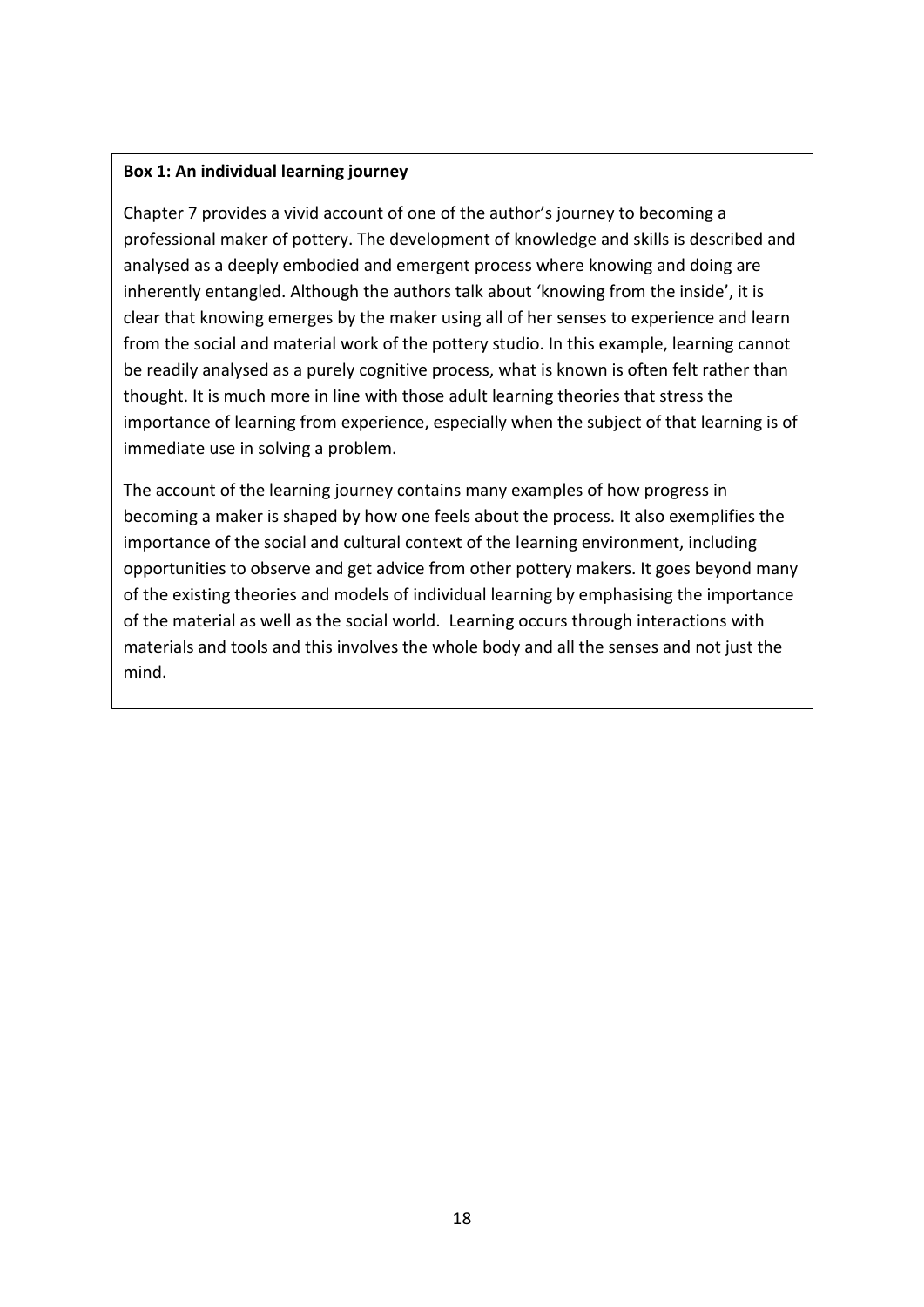#### **Box 2: Organisational knowledge and learning in an advertising agency**

The account of everyday practices in an advertising agency (Chapter 8) is not ostensibly concerned with organisational learning or knowledge management. Nevertheless, the description of five everyday practices associated with the development of advertisements sheds some light on organisational knowledge and learning. We see in this account the importance of a multi-level analysis – individual, group and organisation – and there are also echoes of the 4Is framework for explaining how learning occurs within and across these levels.

Within the agency, individuals with different roles, experiences and skills work individually and in teams to define and solve clients advertising problems. They gather, analyse and interpret a wide range of qualitative and quantitative information in the process of developing an advert. This involves intuitive and analytical thinking. Information, ideas and proposals are interpreted and judged by individuals working in project teams. They draw on the experiences they have accumulated over time in both their current organisation and in previous advertising roles. These include aesthetic understandings as well as more functional knowledge of advertising processes and products. Through multiple discussions – involving staff working in creative, strategy and producer roles and often clients too – shared understandings are developed about new ideas and promising solutions, and how to put these into action. Over time, shared understandings about the development of advertisements have become institutionalised or routinized in the five everyday practice described in Chapter 8 (kicking off the creative process, developing strategies, generating ideas, realising concepts, and evaluating effects).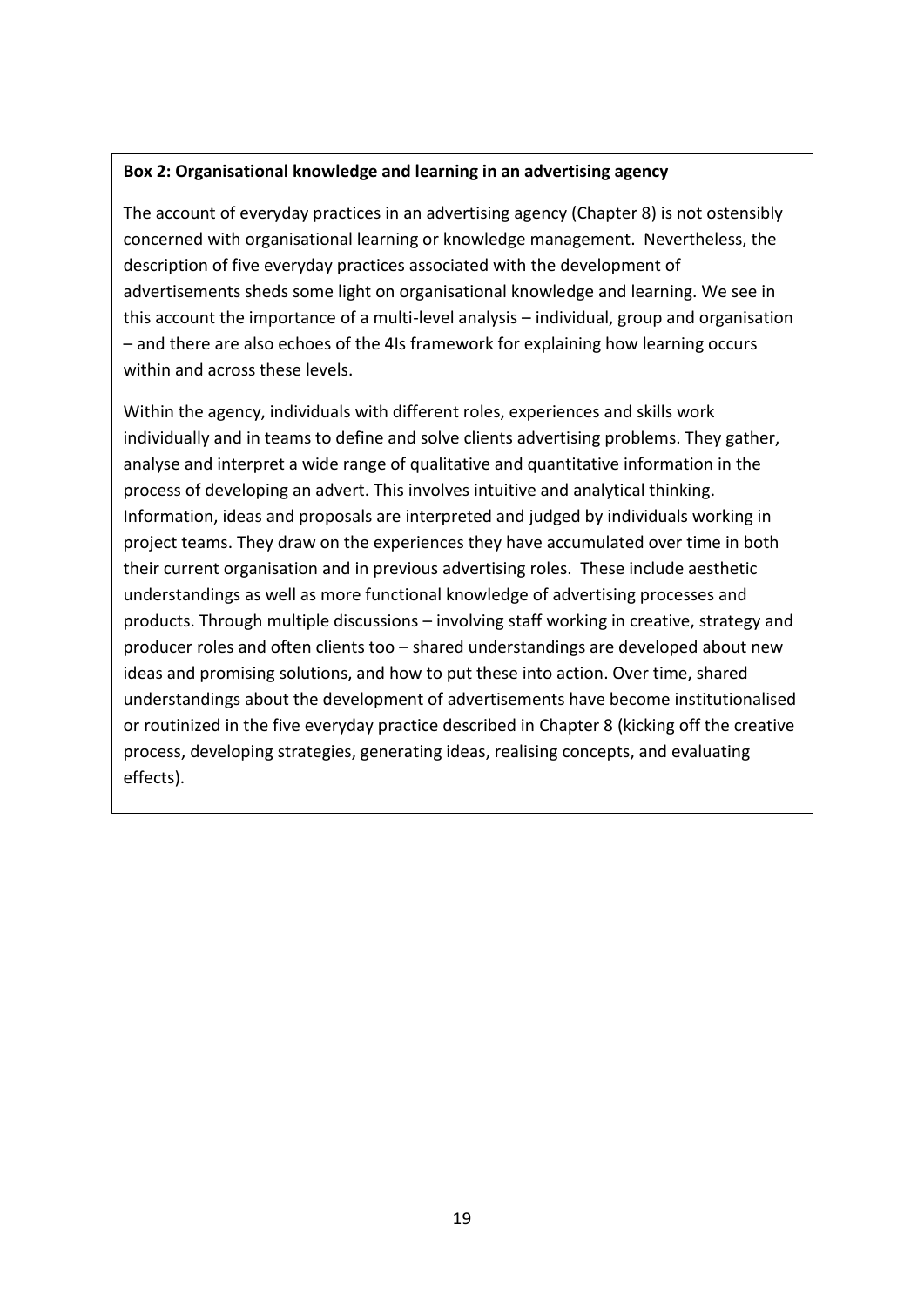# **Box 3: The role of boundary organisations in diffusion ideas and practice in environment policy**

If we are to have hopes of 'saving the planet' a wide range of individuals, groups and organisations need to develop effective ways of improving the generation, spread and adoption of promising environmental ideas and practices. In line with this, the authors of Chapter 10 outline some of the ways in which two intermediary or boundary organisations facilitate the sharing of useful environmental knowledge and promising practices. For example, the policy updates, technical advice, tools and support that Zero Waste Scotland provides for Scottish businesses. Although the authors do not use a diffusion of innovations lens to analyse the activities of Zero Waste Scotland (ZWO) and the Centre for Research and Expertise on Water (CREW), these activities nevertheless illustrate and provide insights into some aspects of the diffusion process.

The account illustrates the complexity and messiness of the diffusion process in environmental policy. The two boundary organisations sit between science, policy and industry. This is a challenging space due to the contested nature of knowledge around environmental policy, the differing interests of the actors and organisations involved, and the shifting roles and expectations of the boundary organisations themselves. In order to mediate and negotiate connections between science, policy and industry, the boundary organisations (and those working within and through them) have needed to invest time and energy in building stakeholder and subject-specific networks. They have sought to develop credibility and relationships based on trust as far as possible.

The extent of system readiness for innovation has shaped diffusion processes and activities. For example, the historical neglect of waste management meant that ZWS initially focused on educating groups about the relative advantages of viewing waste as a resource. System incentives have also been an important factor: the varied incentive systems, diverse needs and values present within the broad arena of environmental policy have at time inhibited the generation, spread and adoption of ideas and practices.

The environmental innovations (ideas or practices), which were the focus of the activities of ZWS and CREW, developed and changed during the diffusion process. The authors use the language of coproduction to capture this process and this perspective on the activities of the boundary organisations is discussed further in Chapter 14.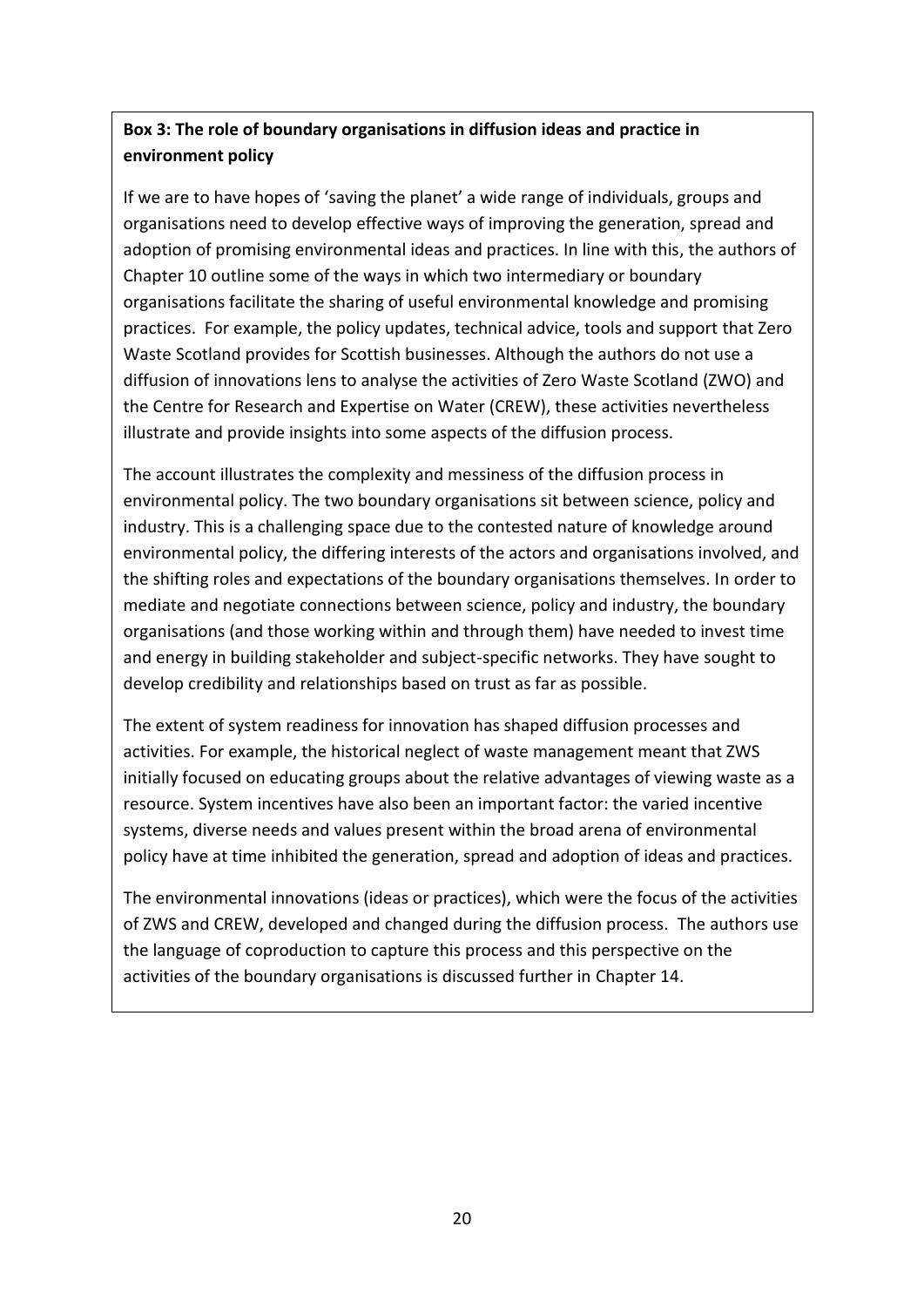#### **Box 4: Mobilising research-based knowledge in healthcare**

The Collaborations for Leadership in Applied Health Research and Care (the CLAHRCs discussed in Chapter 11) are an initiative aimed at enhancing the creation, flow and application of research-based knowledge in healthcare. Despite being established under the rubric of collaboration, the authors of Chapter 11 found that the actual operation of the CLAHRCs they studied was underpinned as much by linear, knowledge transfer models as by collaborative, relationship based models.

The CLAHRCs were intended to act as a bridge between academic research and healthcare practice by providing an intermediary space where these 'two communities' could work together to create knowledge and apply it. However, the authors comment on how the background to the establishment of some CLAHRCs, and their early ways of working, meant that they were often perceived to be more aligned with academia than with practice. One cause (and consequence) of this was that these CLAHRCs tended to prioritise evidence production over its implementation. CLAHRCs appeared to work best as collaborative ventures when they were built upon pre-existing good working relationships between academics and practitioners.

Although it can be helpful to think of the CLAHRCs as bridging between two (academic and practice) communities, the account in Chapter 11 demonstrates that there were actually multiple boundaries to be spanned (organisational, epistemic, semantic, professional and geographic boundaries). Some individuals within each of the CLAHRCs were given formal boundary spanning roles and there were other individuals who acted informally in this capacity. These were challenging roles and the knowledge, skills and abilities needed only developed over time – there were no quick fixes. Even then, it proved difficult for individuals with no background in healthcare practice to develop credibility as an effective boundary spanner.

Dissemination, interaction, social influence and facilitation were all evident to varying extents as underlying mechanisms for research mobilisation. However, motivation and reinforcement was an issue of concern; both academics and practitioners sometimes struggled to see what was in it for them.